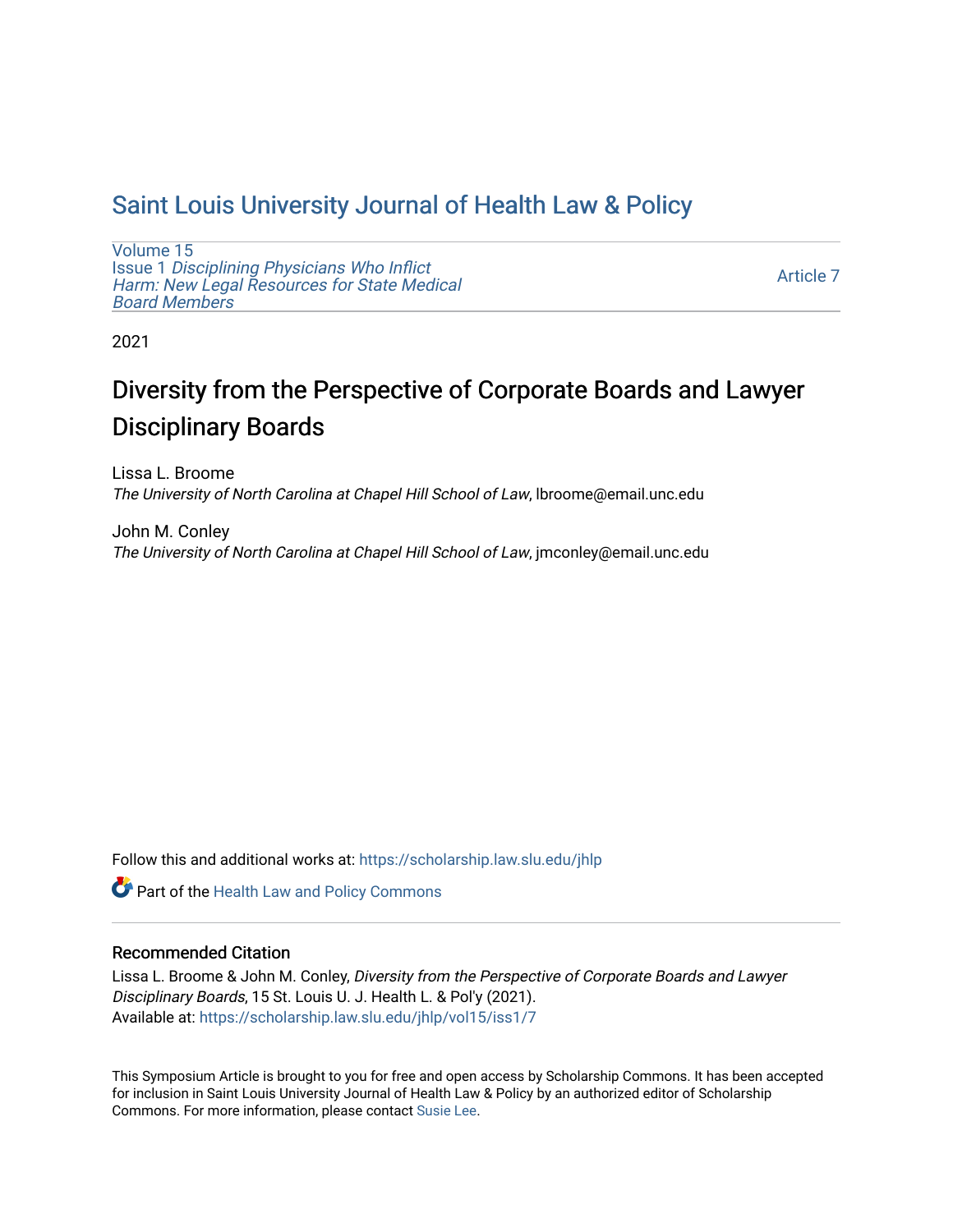# **DIVERSITY FROM THE PERSPECTIVE OF CORPORATE BOARDS AND LAWYER DISCIPLINARY BOARDS**

#### LISSA L. BROOME\* AND JOHN M. CONLEY[\\*\\*](#page-1-0)

### ABSTRACT

*This Article addresses the organizing question of this symposium—whether diversifying state medical boards (SMBs) would improve their effectiveness in disciplining doctors—by drawing on the comparable experiences of corporate boards of directors and lawyer disciplinary boards. Reexamining our own qualitative study of corporate board diversity conducted several years ago, we find that almost of all of the arguments for board diversity raised in the business literature or our own interviews also tend to support diversity on SMBs. Reviewing the legal profession's experience with the diversity question on lawyer disciplinary boards, we find that many of these arguments have also been recognized, at least implicitly, by state bars and are embodied in the legal profession's initiatives to improve diversity in its disciplinary processes. Based on these two sources of evidence, our recommendation is that SMBs should continue and strengthen their efforts to pursue diversity. Specifically, we recommend that each board publish its demographic diversity targets along with an annual report on a standard form reporting the board's diversity compared to those targets and an explanation whenever a diversity target is not achieved. Energizing external actors like medical professional associations to support and advocate for SMB diversity efforts may also be helpful along with considering how to make SMB service more attractive to potential diverse members.*

<span id="page-1-0"></span><sup>\*</sup> Lissa Broome is the Burton Craige Distinguished Professor; Director, Center for Banking and Finance; and head of the Director Diversity Initiative (DDI) at the University of North Carolina School of Law. The DDI works to increase the diversity on corporate boards of directors. \*\* John Conley is the William Rand Kenan Jr. Professor of Law at the University of North Carolina School of Law.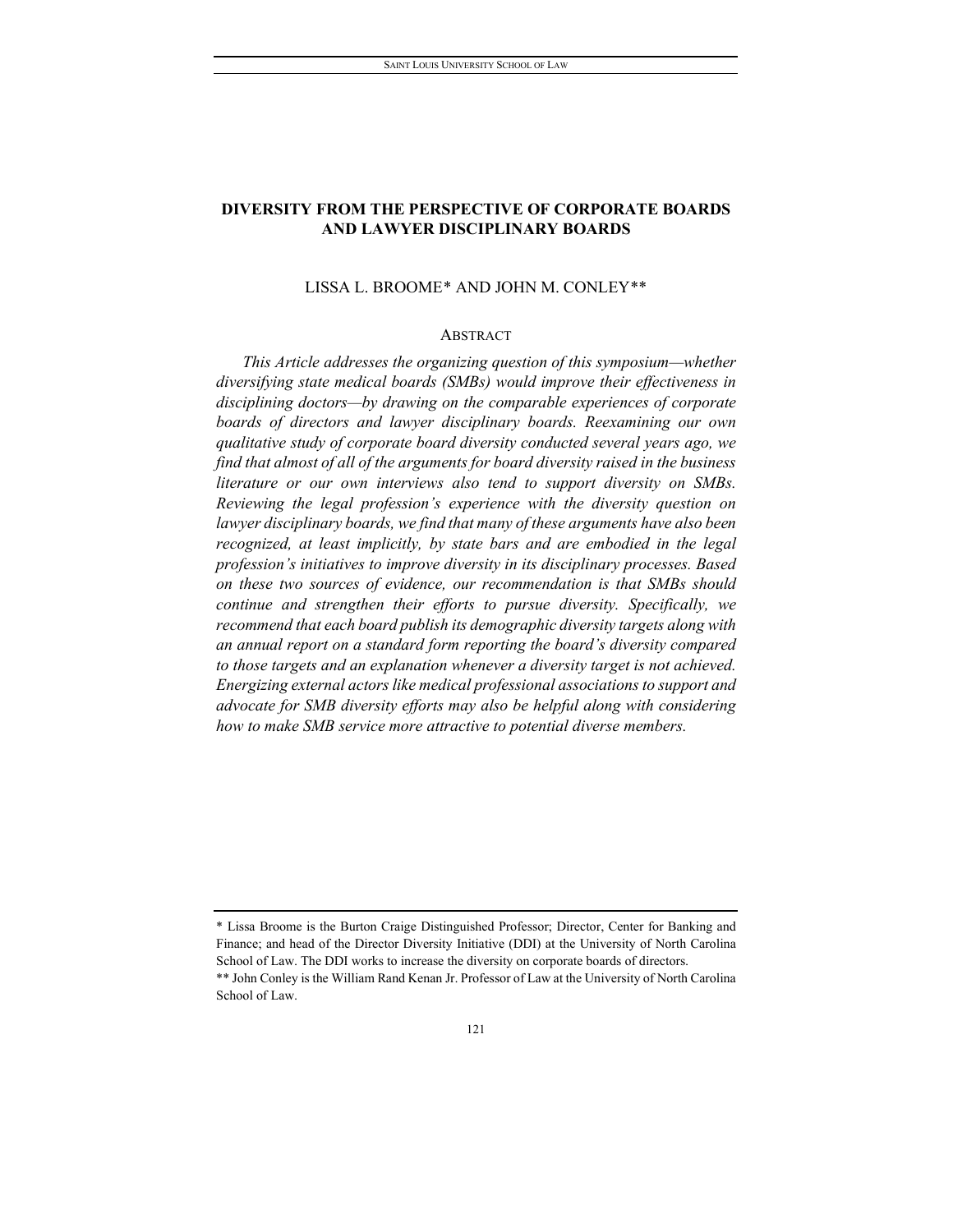#### I. INTRODUCTION

The project that is the subject of this symposium recommends that state medical boards (SMBs) "[t]o the extent practicable . . . reflect the geographic, racial, ethnic, and gender diversity of the State."<sup>[1](#page-2-0)</sup> We offer board diversity discussions from two different contexts that may help inform this recommendation. We draw on a qualitative study of corporate board diversity that we conducted several years ago, as well as our experience in teaching professional responsibility in law school. First, we briefly recount the reasons often given for board diversity in corporate and other contexts. Then, we review the different approaches that have been tried in order to increase diversity on the boards of directors of for-profit corporations. Next, we discuss diversity efforts on state lawyer disciplinary boards, which are even more analogous to SMBs than corporate boards of directors. Finally, we conclude with several observations from these two contexts that may be helpful in informing medical board diversity efforts.

#### II. LESSONS FROM CORPORATE BOARDS

#### *A. Background: The Value of Diversity on Boards*

Many arguments have been advanced in support of increasing diversity on governing boards. These include a general argument based on fairness—the "social cause"<sup>2</sup> case—as well as numerous business justifications. The social cause argument states that diversity is the "right thing to do,["3](#page-2-2) and that board membership opportunities—like employment opportunities—should be available to all.<sup>[4](#page-2-3)</sup> This argument has been more widely accepted in other cultures and has had "limited appeal within the U.S. shareholder welfare-focused paradigm.["5](#page-2-4)

Numerous business justifications have been advanced for increasing diversity on corporate boards. One justification is based on evidence that suggests that more board diversity is correlated with better corporate financial performance—what those in the field often call the business case.<sup>[6](#page-2-5)</sup> Several

<span id="page-2-0"></span><sup>1.</sup> Elizabeth Pendo et al., *Protecting Patients from Physicians Who Inflict Harm: New Legal Resources for State Medical Boards*, 15 ST. LOUIS U. J. HEALTH L. & POL'Y 7, 22 (2022).

<span id="page-2-1"></span><sup>2.</sup> Yaron Nili, *Beyond the Numbers: Substantive Gender Diversity in Boardrooms*, 94 IND. L.J. 145, 149, 159 (2019) (characterizing the "social cause case" for gender diversity).

<span id="page-2-2"></span><sup>3.</sup> Lisa M. Fairfax, *Board Diversity Revisited: New Rationale, Same Old Story?*, 89 N.C. L. REV. 855, 857 (2011).

<sup>4.</sup> Nili, *supra* note 2, at 159.

<span id="page-2-4"></span><span id="page-2-3"></span><sup>5.</sup> Lissa L. Broome, John M. Conley & Kimberly D. Krawiec, *Dangerous Categories: Narratives of Corporate Board Diversity*, 89 N.C. L. REV. 759, 763 (2011) [hereinafter *Dangerous Categories*].

<span id="page-2-5"></span><sup>6</sup>*. See, e.g.*, JASON M. THOMAS & MEGAN STARR, GLOBAL INSIGHTS: FROM IMPACT INVESTING TO INVESTING FOR IMPACT 2, 5 (2020), https://www.carlyle.com/sites/default/files/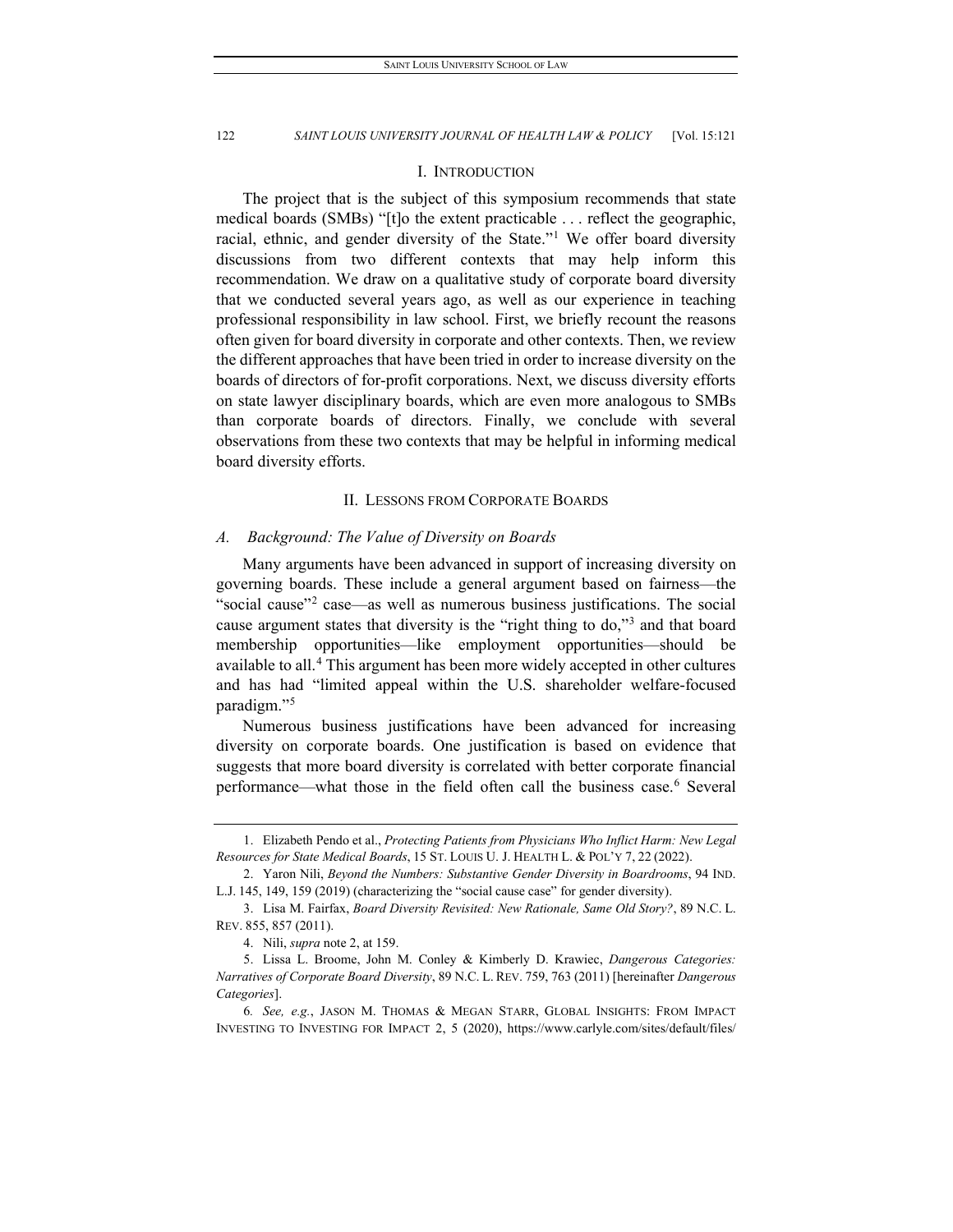business case studies show a correlation between board diversity and better financial performance,<sup>[7](#page-3-0)</sup> but there is no hard evidence that greater board diversity causes better financial performance.[8](#page-3-1)

There are several other business justification arguments for greater board diversity. One argument states that diverse board members may help reduce agency costs by monitoring management to ensure that management is maximizing the interests of the owner-shareholders.<sup>[9](#page-3-2)</sup> This has also been discussed under the rubric of improving investor protection.<sup>[10](#page-3-3)</sup> Diverse boards may possess a higher quantity and quality of information, consider "more varied alternatives to any given course of action, and generate higher-quality decisions."[11](#page-3-4) Diverse boards may also be more likely to engage in "robust dialogue and better decision making," avoid "groupthink"<sup>[12](#page-3-5)</sup> and, consequently, realize more effective corporate governance.<sup>[13](#page-3-6)</sup> As one scholar concluded,

<span id="page-3-2"></span>9. Renée V. Adams & Daniel Ferreira, *Women in the Boardroom and Their Impact on Governance and Performance*, 94 J. FIN. ECON. 291, 292, 304–05 (2009) (concluding that female directors monitor more aggressively than men).

<span id="page-3-3"></span>10. Nasdaq Proposal, *supra* note 6, at 29–35 (summarizing studies that find positive association *between* gender diverse audit committees and the quality of earnings, financial reporting, and public disclosure, along with studies showing a positive association with overall board gender diversity and various investor protections).

<span id="page-3-6"></span><span id="page-3-5"></span><span id="page-3-4"></span>11*. Dangerous Categories*, *supra* note 5, at 765 (citing research on the value of heterogeneity in groups).

12. Nasdaq Proposal, *supra* note 6, at 36.

13*. Id.*

<sup>2020-02/</sup>From%20Impact%20Investing%20to%20Investing%20for%20Impact\_022420.pdf (finding that its portfolio companies with two or more diverse directors had significantly higher annual earnings over a three-year period than portfolio companies with no diverse directors); FCLTGLOBAL, THE LONG-TERM HABITS OF A HIGHLY EFFECTIVE CORPORATE BOARD 11 (2019), https://www.fcltglobal.org/resource/the-long-term-habits-of-a-highly-effective-corporate-board/ (companies with the most diverse boards had a greater return on capital as compared to companies with the least diverse boards); *see also* The Nasdaq Stock Market LLC, *SR 2020-081 Amendment 1, Proposed Rule Change*, LISTING CTR. 13 (Feb. 26, 2021), https://listingcenter.nasdaq.com/ assets/RuleBook/Nasdaq/filings/SR-NASDAQ-2020-081\_Amendment\_1.pdf [hereinafter Nasdaq Proposal] (pointing to a number of studies that "identified positive relationships between board diversity and commonly used financial metrics").

<span id="page-3-0"></span><sup>7</sup>*.* THOMAS & STARR, *supra* note 6; FCLTGLOBAL, *supra* note 6; Nasdaq Proposal, *supra* note 6.

<span id="page-3-1"></span><sup>8.</sup> Nili, *supra* note 2, at 161 ("the business case in its narrowest sense—a positive effect on accounting measures or stock price—has yet to definitively establish that gender diversity is the cause of an increase in the bottom line"); Jesse M. Fried, *Will Nasdaq's Diversity Rules Harm Investors?* 2 (Eur. Corp. Governance Inst. L. Working Paper, Paper No. 579/2021, 2021), https://papers.ssrn.com/sol3/papers.cfm?abstract\_id=3812642 (citing some "rigorous scholarship . . . [that] suggest[s] that increasing board diversity can actually lead to lower share prices"). *But see* Richard W. Painter, Board Diversity: A Response to Professor Fried 35 (Apr. 12, 2021) (working draft) (on file with Social Science Research Network) (concluding that Professor Fried "ignores . . . the many conceptual arguments that board diversity increases shareholder value over the long term").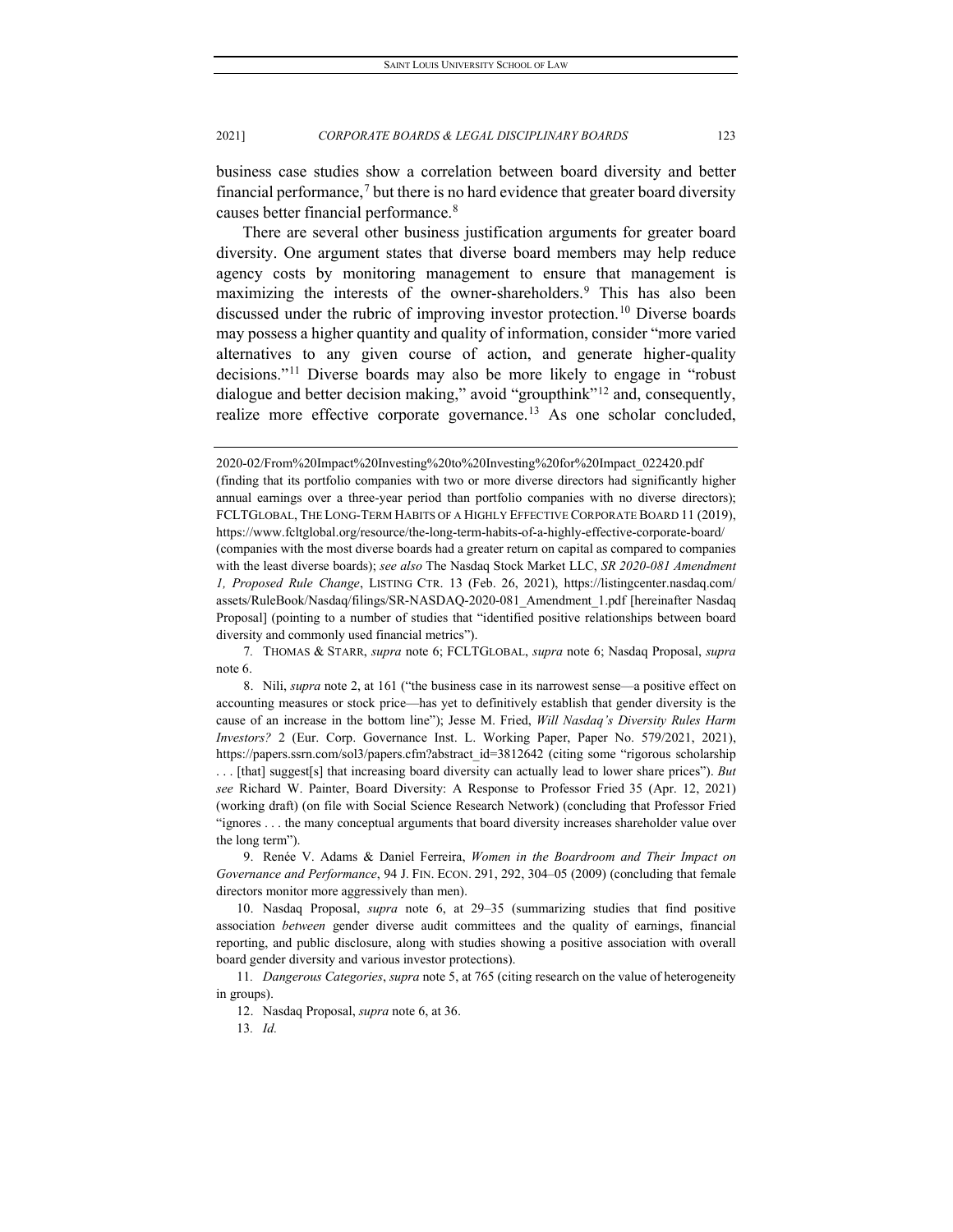"heterogeneous groups share conflicting opinions, knowledge, and perspectives that result in a more thorough consideration of a wide range of interpretations, alternatives, and consequences."[14](#page-4-0)

Greater board diversity may also send important signals of inclusivity to observers such as employees and customers.[15](#page-4-1) Another, somewhat cynical, justification for increased board diversity is that it may quiet diversity advocates and remove that distraction from the boardroom.[16](#page-4-2)

Research in other areas, including studies of multi-member judicial panels, indicates that panel diversity may be a net positive in judicial decision-making.<sup>[17](#page-4-3)</sup> Indeed, some studies have found differences between the results reached by male and female judges in similar cases (referred to as "individual effects") and also that female judges influence male judges when sitting on a panel of judges (as often occurs in the appellate setting) when dealing with sex discrimination cases ("panel effects").[18](#page-4-4)

#### *B. Our Empirical Research on Corporate Boards*

Because of the inconclusiveness of the empirical business case research on the effect of board diversity on corporate performance,<sup>[19](#page-4-5)</sup> we began a qualitative study of how board diversity affected the operation of boards and the performance of corporations.<sup>[20](#page-4-6)</sup> We conducted over fifty interviews with members of corporate boards (diverse and non-diverse) and others who interacted frequently with boards.<sup>[21](#page-4-7)</sup> Most of our interviews were conducted over a three-year period beginning in 2008 as the global financial crisis was

17*. Id.* at 767.

<span id="page-4-4"></span><span id="page-4-3"></span><span id="page-4-2"></span>18*. Id.*; Christina L. Boyd et al., *Untangling the Causal Effects of Sex on Judging*, 54 AM. J. POL. SCI. 389, 400–06 (2010).

19*. See supra* notes 6–8 and accompanying text.

<span id="page-4-6"></span><span id="page-4-5"></span>20*. Dangerous Categories*, *supra* note 5, at 768; *see also* Kimberly D. Krawiec, John M. Conley & Lissa L. Broome, *A Difficult Conversation: Corporate Directors on Race and Gender*, PACE INT'L L. REV., Spring 2014, at 13, 14; Kimberly D. Krawiec, John M. Conley & Lissa L. Broome, *The Danger of Difference: Tensions in Directors' Views of Corporate Board Diversity*, 2013 U. ILL. L. REV. 919, 919–20 (2013); Lissa Lamkin Broome, John M. Conley & Kimberly D. Krawiec, *Does Critical Mass Matter? Views from the Boardroom*, 34 SEATTLE U. L. REV. 1049, 1056 (2011); *Signaling Through Board Diversity*, *supra* note 15, at 432.

<span id="page-4-7"></span>21*. Id.*

<span id="page-4-0"></span><sup>14.</sup> Lynne L. Dallas, *The New Managerialism and Diversity on Corporate Boards of Directors*, 76 TUL. L. REV. 1363, 1391 (2002).

<span id="page-4-1"></span><sup>15</sup>*. Dangerous Categories*, *supra* note 5, at 762, 764; *see also* Lissa Lamkin Broome & Kimberly D. Krawiec, *Signaling Through Board Diversity: Is Anyone Listening?*, 77 U. CIN. L. REV. 431, 457 (2008) (discussing signaling in detail) [hereinafter *Signaling Through Board Diversity*].

<sup>16</sup>*. Dangerous Categories*, *supra* note 5, at 764.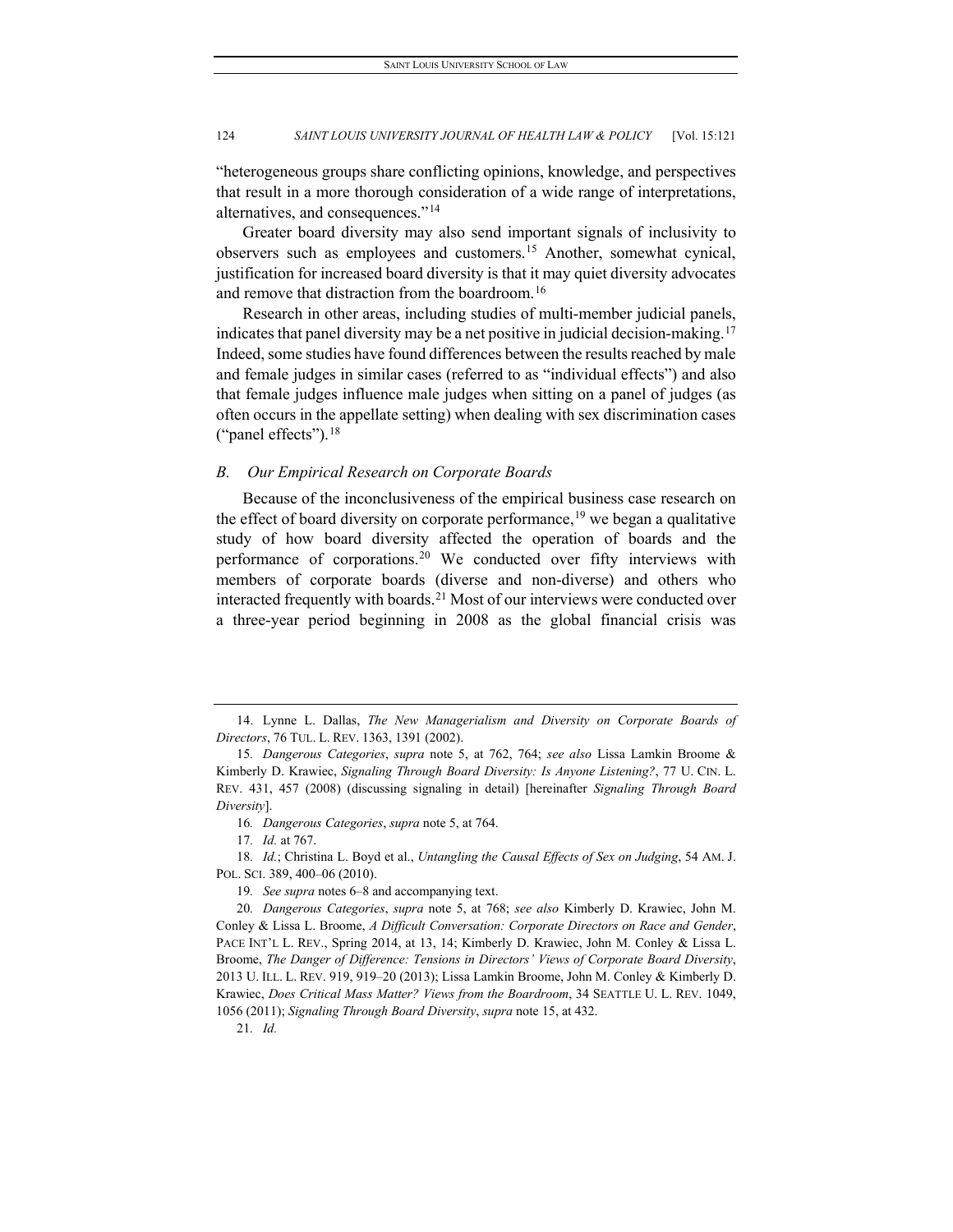unfolding. During that period, most corporate boards were not very diverse, with women or people of color having token representation, at best.<sup>[22](#page-5-0)</sup>

Our interview subjects confirmed many of the business justifications discussed above. Interestingly, the fairness argument, stressing the moral imperative of ensuring that corporate board diversity reflects that of the population, was rarely raised, and when it was mentioned, it was often in conjunction with other, more functional, justifications for diversity.[23](#page-5-1) During these interviews, we heard that the perspectives provided by diverse board members helps to avoid groupthink,<sup>[24](#page-5-2)</sup> in part by introducing "a diversity of experiences and sensibilities" that "promotes richer discussions."[25](#page-5-3) A subset of these functional explanations about the value of diversity noted that women and men may approach problems and issues differently, as suggested by a book popular at the time—*Men Are from Mars, Women Are from Venus*. [26](#page-5-4) This rationale seemed to rely on the difference in the interpersonal skills of men and women and their potentially different sensibilities and ways of reasoning.<sup>[27](#page-5-5)</sup> Often, however, after mentioning these purported differences, respondents backpedaled, implicitly acknowledging that they might be engaged in stereotyping.<sup>[28](#page-5-6)</sup> Sometimes, when respondents commented on important contributions of female or racially diverse directors, the focus of the contribution was not related to their gender or racial diversity, but rather reflected a specific skill set that the director brought to the table.<sup>[29](#page-5-7)</sup>

Some of our respondents confirmed that diverse board members do send a signal to employees "that the company cares about the interests and welfare of female and minority employees, and that the organization is one in which members of these groups can rise to the highest ranks."[30](#page-5-8) Indeed, we observed that female directors sometimes commented that they had more empathy for lower-level employees than male directors showed.<sup>[31](#page-5-9)</sup>

Other observations about the value of board diversity added to the theoretical justifications for diversity recounted earlier. One such argument included the benefits of accessing the heretofore untapped or underutilized talent pool of diverse board candidates.<sup>[32](#page-5-10)</sup> By overlooking diverse candidates, boards

<span id="page-5-0"></span><sup>22</sup>*. See infra* notes 37–41.

<span id="page-5-2"></span><span id="page-5-1"></span><sup>23</sup>*. Dangerous Categories*, *supra* note 5, at 799.

<sup>24</sup>*. Id.* at 778–79.

<span id="page-5-3"></span><sup>25</sup>*. Id.* at 777.

<span id="page-5-4"></span><sup>26.</sup> JOHN GRAY, MEN ARE FROM MARS, WOMEN ARE FROM VENUS *passim* (1992).

<span id="page-5-5"></span><sup>27</sup>*. Dangerous Categories*, *supra* note 5, at 780.

<span id="page-5-6"></span><sup>28</sup>*. Id.* at 781–82.

<span id="page-5-7"></span><sup>29</sup>*. Id.* at 782.

<span id="page-5-8"></span><sup>30</sup>*. Id.* at 792.

<span id="page-5-9"></span><sup>31</sup>*. Id.* at 793–95.

<span id="page-5-10"></span><sup>32</sup>*. Dangerous Categories*, *supra* note 5, at 764 & n.3.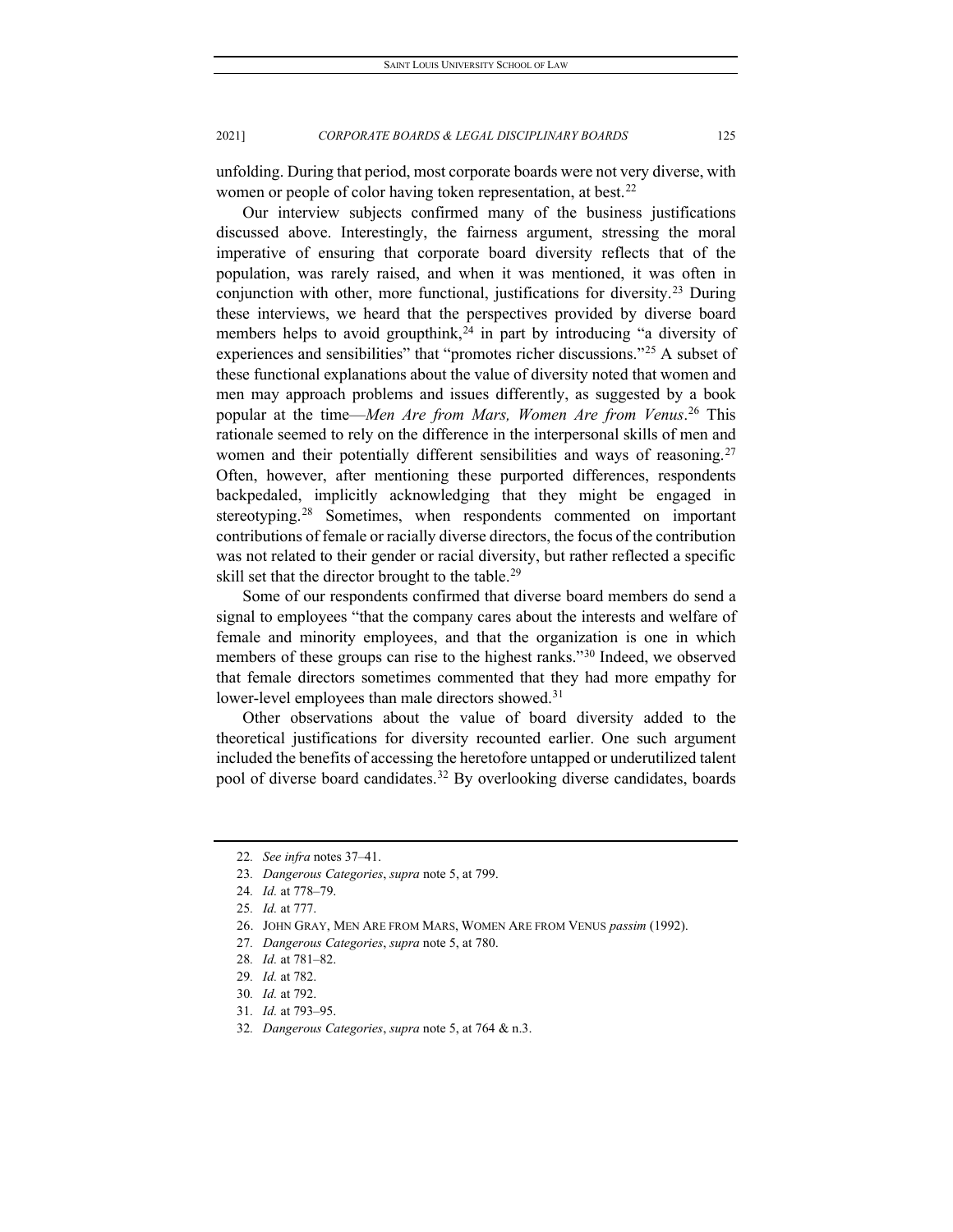were missing "really talented people."<sup>[33](#page-6-0)</sup> Another significant claim about board diversity's value in our interview study, one that was also outside the theoretical literature, "involved the recruitment and promotion of managers and succession planning for the 'C-suite.'"[34](#page-6-1) The presence of diverse board members often led to discussions of diversity as it related to succession planning in senior executive ranks.[35](#page-6-2) In some cases, having diverse board members also led to increased scrutiny on retention and promotion of a diverse workforce.<sup>[36](#page-6-3)</sup>

During these interviews, however, we heard relatively few meaningful or detailed examples of the benefits of diversity on corporate boards, outside of the development of the executive pipeline. We posited that this may have resulted from the dangerousness of the diversity categories based on gender, race, and ethnicity:

The argument for diversity requires the assumption that people of diverse demographic backgrounds really are *different* in some meaningful way—but difference is a concept that must be handled with great delicacy. Those who are not members of traditionally unrepresented groups do not want to be accused of stereotyping or essentializing by identifying particular unique contributions of members of those groups; no one wants to say anything like "*they* are especially good at that." Conversely, those who are members of traditionally unrepresented groups have a vested interest in presenting themselves as *not* being different: not as token members of a group, but as individuals who have been selected based on their own merit. $37$ 

# *C. Corporate Board Diversity Numbers*

Corporate board diversity increased substantially between 2010 (the time of our board interview study) and 2020, but the representation of women and people of color on corporate boards still significantly lags behind the demographics of the population of the United States. In 2020, the percentage of Fortune 500 board seats held by women was 26.5%, up from 15.7% in 2010, but far less than the 50% that one would expect.<sup>[38](#page-6-5)</sup> The 2020 percentage of board seats held by people of color was 17.5%, up from 12.8% in 2010,<sup>[39](#page-6-6)</sup> but far less than the almost  $40\%$  $40\%$  of the U.S. population composed of people of color.<sup>40</sup>

<sup>33</sup>*. Id.*

<sup>34</sup>*. Id.* at 795.

<sup>35</sup>*. Id.*

<sup>36</sup>*. Id.* at 797–99.

<sup>37</sup>*. Dangerous Categories*, *supra* note 5, at 805.

<span id="page-6-5"></span><span id="page-6-4"></span><span id="page-6-3"></span><span id="page-6-2"></span><span id="page-6-1"></span><span id="page-6-0"></span><sup>38.</sup> DELOITTE & ALL. FOR BOARD DIVERSITY, MISSING PIECES REPORT: THE BOARD DIVERSITY CENSUS OF WOMEN AND MINORITIES ON FORTUNE 500 BOARDS 18 fig.8 (6th ed. 2021).

<sup>39</sup>*. Id.*

<span id="page-6-7"></span><span id="page-6-6"></span><sup>40</sup>*. Quick Facts: United States*, U.S. CENSUS BUREAU (Jul. 1, 2019), https://www.census gov /quickfacts/fact/table/US/IPE120219 (as of the 2020 Census, 60.1% of the population was White alone, not Hispanic or Latino).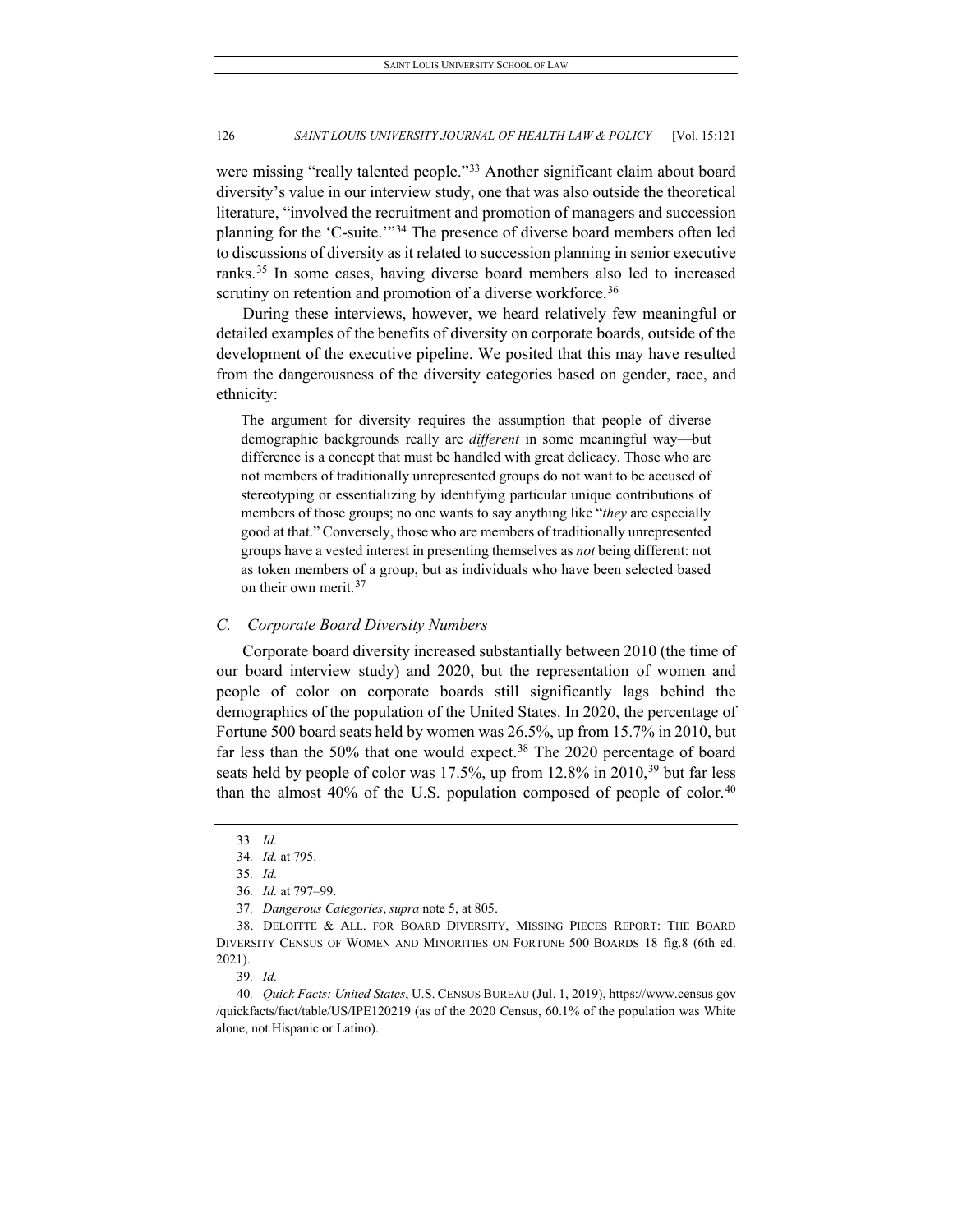Moreover, the boards of smaller companies outside of the Fortune 500 tend to be even less diverse.<sup>[41](#page-7-0)</sup> Corporate boards, even after the progress made in the last decade, do not represent the gender, racial, or ethnic make-up of the United States population. As a result, numerous approaches have been introduced to attempt to increase corporate board diversity, with perhaps lessons for increasing diversity on state medical boards (SMBs).

#### *D. Approaches to Improving Corporate Board Diversity*

Many of the approaches to increasing corporate board diversity described below have been put in place relatively recently, and it may be too soon to fully assess their efficacy. Efforts to increase board gender diversity were kickstarted by a 2006 Norwegian statute mandating at least forty percent representation of both men and women on Norwegian corporate boards.<sup>[42](#page-7-1)</sup> Attention to racial and ethnic diversity has increased more recently, as evidenced by a 2020 California state statute<sup>[43](#page-7-2)</sup> and a 2021 rule by the U.S. Securities and Exchange Commission (SEC) adopting Nasdaq's proposal that all companies listed on the Nasdaq have at least two diverse directors or explain why they do not.<sup>[44](#page-7-3)</sup>

As described below, a variety of approaches have been used to try to increase corporate board diversity, including mandates, targets (often coupled with a "comply or explain" requirement), disclosure, explanation of how diversity factors into the director nomination process, and financial pressure exerted by institutional investors, proxy advisors, and other observers.

# 1. Mandates

The most effective approach to increasing board diversity, but also the most controversial, is the imposition of a government mandate requiring a certain level of board diversity. In 2006, Norway adopted a gender diversity mandate or quota requiring that Norwegian corporate boards achieve forty percent female board representation by 2008, or be delisted.<sup>[45](#page-7-4)</sup> There was full compliance with this statute by 2009.<sup>[46](#page-7-5)</sup> Many other countries followed suit.<sup>[47](#page-7-6)</sup>

<span id="page-7-0"></span><sup>41</sup>*. See North Carolina Corporate Board Diversity 50 Largest North Carolina Companies: 2018 Survey*, UNIV. OF N.CSCH. OF L., https://ddi.law.unc.edu/boarddiversity/ (last visited Oct. 13, 2021) (chart comparing 2018 corporate board diversity of Fortune 100, Fortune 500, and NC Top 50—which only has a few Fortune 500 companies in it).

<sup>42.</sup> DELOITTE, WOMEN IN THE BOARDROOM: A GLOBAL PERSPECTIVE 134 (6th ed. 2019).

<sup>43</sup>*. See infra* note 50 and accompanying text.

<sup>44</sup>*. See infra* notes 56–57 and accompanying text.

<span id="page-7-4"></span><span id="page-7-3"></span><span id="page-7-2"></span><span id="page-7-1"></span><sup>45.</sup> WOMEN IN THE BOARDROOM: A GLOBAL PERSPECTIVE, *supra* note 42; AARON A. DHIR, CHALLENGING BOARDROOM HOMOGENEITY: CORPORATE LAW, GOVERNANCE, AND DIVERSITY 76–77, 105 (2015).

<sup>46.</sup> DHIR, *supra* note 45, at 105.

<sup>47</sup>*. See generally* WOMEN IN THE BOARDROOM: A GLOBAL PERSPECTIVE, *supra* note 42, at

<span id="page-7-6"></span><span id="page-7-5"></span><sup>4, 16.</sup> There are now board gender diversity quotas mandating forty percent female board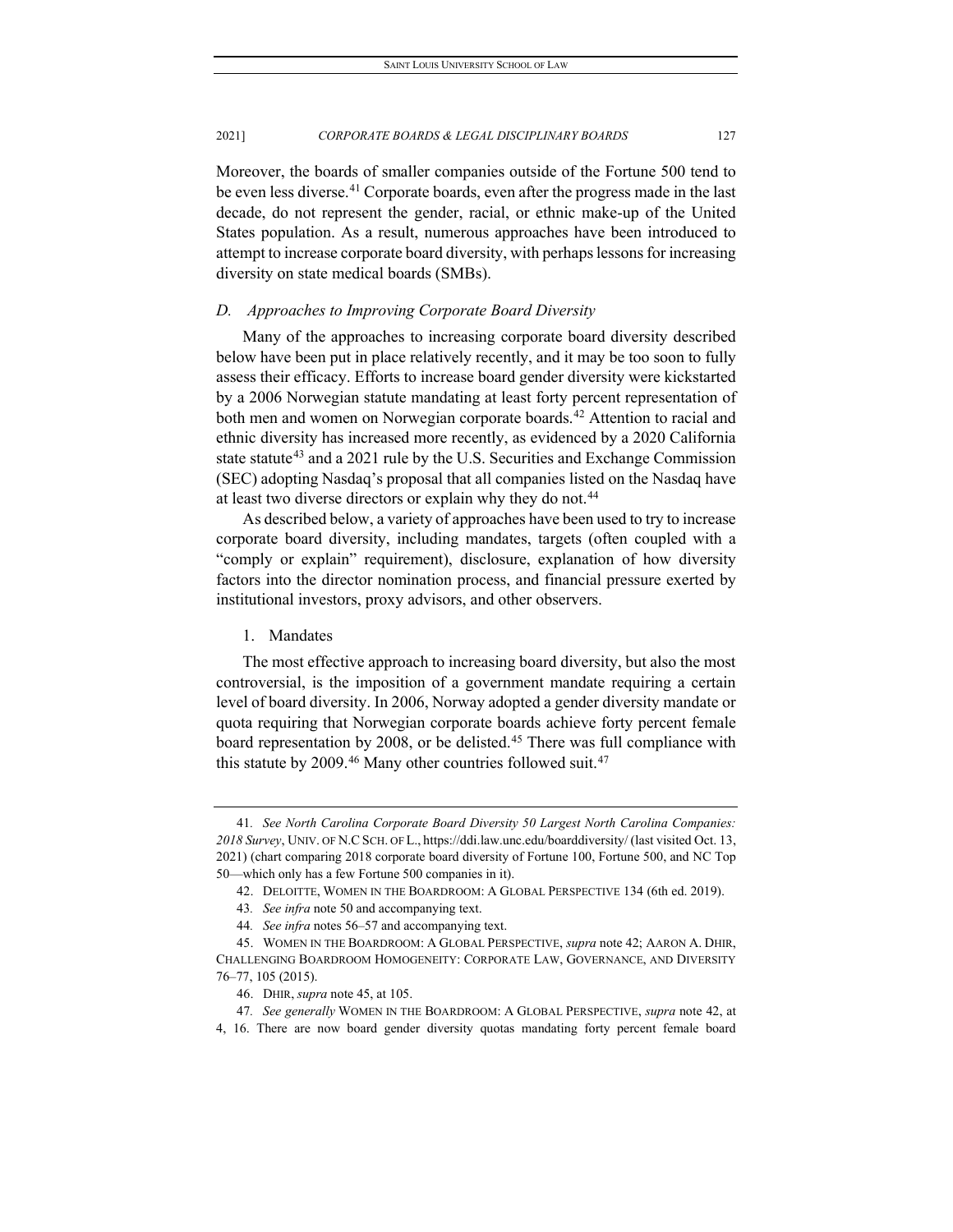In 2018, California adopted its first board diversity mandate, requiring that by the end of 2019 there be at least one woman director on the board of any company either incorporated or headquartered in California.[48](#page-8-0) Depending on the size of the board, additional female board members may be required by the end of 2021.[49](#page-8-1) A \$100,000 fine will be levied against companies that are not in compliance with the statute, and the fine increases to \$300,000 for the second and subsequent violations[.50](#page-8-2) In 2020, a second board diversity mandate followed when California added representational requirements for other underrepresented groups as demonstrated by race, ethnicity, or LGBTQ+ status.<sup>[51](#page-8-3)</sup> This representation must be achieved by December 31, 2021.<sup>[52](#page-8-4)</sup> The California statutory diversity mandates are controversial and are being challenged as a violation of the equal protection clause of both the United States and the California state constitutions.<sup>[53](#page-8-5)</sup>

The California gender diversity mandate has had a significant impact on the gender composition of California public company boards. According to a progress report issued by the California Partners Project, since 2018, the number of public company board seats held by women has increased 93.6%, from 766 to 1483.<sup>[54](#page-8-6)</sup> Moreover, in 2021, 93% of California's 142 smallest public companies now have at least one female board member, up from only 47% with at least one female board member in 2018[.55](#page-8-7)

# 2. Board Diversity Targets with Consequences

In a major development, on August 6, 2021, the SEC adopted a proposal by Nasdaq, one of the two major public exchanges for trading stock in the United States.<sup>[56](#page-8-8)</sup> The SEC added to the requirements for a company's shares to be listed

<span id="page-8-3"></span><span id="page-8-2"></span>51. A.B. 979, 2020 Assemb., Reg. Sess. (Cal. 2020) (codified as amended CAL. CORP. CODE. § 301.3 (West 2020)).

52*. Id.*

representation in France and Iceland; thirty-three percent female representation in Belgium, Italy, and Portugal; thirty percent in Austria, Germany, Malaysia, and the Netherlands. *Id.* at 80, 84, 102, 106, 115, 120, 130, 142, 214.

<span id="page-8-0"></span><sup>48.</sup> S.B. 826, 2018 Leg., Reg. Sess. (Cal. 2018) (codified as amended at CAL. CORP. CODE. § 301.3 (West 2020)).

<span id="page-8-1"></span><sup>49</sup>*. Id.* If the corporation has five directors, then there must be a minimum of two female directors by December 31, 2021, and if the corporation has six or more directors, then the minimum number of female directors increases to three. *Id.*

<sup>50</sup>*. Id.*

<span id="page-8-5"></span><span id="page-8-4"></span><sup>53.</sup> Malathi Nayak, *Lawsuits Challenge California's Corporate Board Diversity Quotas*, L.A. TIMES (July 13, 2021, 3:45 PM), https://www.latimes.com/business/story/2021-07-13/californiacorporate-board-diversity-quotas-face-legal-challenge.

<span id="page-8-6"></span><sup>54.</sup> CAL. PARTNERS PROJECT, CLAIM YOUR SEAT: WOMEN OF COLOR ON CALIFORNIA'S PUBLIC COMPANY BOARDS 8 (2021).

<sup>55</sup>*. Id.* at 7.

<span id="page-8-8"></span><span id="page-8-7"></span><sup>56.</sup> Order Approving Proposed Rule Changes to Adopt Listing Rules Related to Board Diversity, 86 Fed. Reg. 44,424, 44,424–25 (Aug. 6, 2021).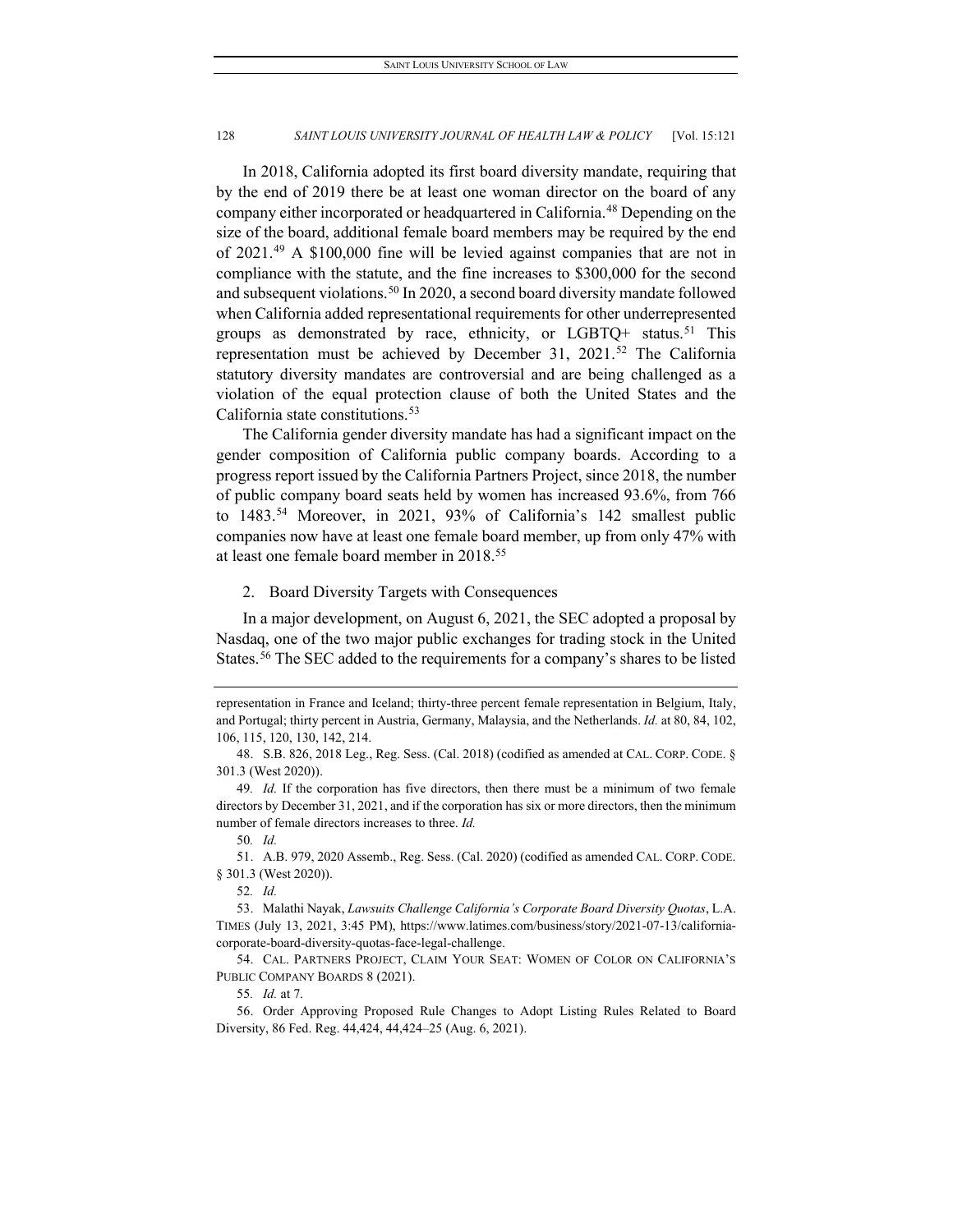on Nasdaq a board diversity target of at least two diverse members, coupled with a uniform board diversity disclosure requirement.<sup>57</sup> In the event the company does not meet the target, it must explain why not.<sup>[58](#page-9-1)</sup> Of the two "diverse" directors, at least one must be a self-identified female and at least one must self-identify as an underrepresented minority or LGBTQ+.<sup>[59](#page-9-2)</sup> One of the justifications for the Nasdaq proposal was the connection between greater diversity and investor protection, including "enhancing the quality of a company's financial reporting, internal controls, public disclosures, and management oversight."[60](#page-9-3)

The state of Washington adopted a statute in 2020 that requires all publicly traded companies incorporated in Washington to have at least twenty-five percent female board members by January 1, 2022, or explain how the company considered diverse groups (not just women, but also racial minorities and other historically underrepresented groups) during the board nomination process.<sup>[61](#page-9-4)</sup> Australia, Finland, Sweden, New Zealand, Canada, and the United Kingdom also have board diversity "comply or explain" requirements.<sup>[62](#page-9-5)</sup>

#### 3. Legal Disclosure Requirements

Nasdaq's board diversity rule also mandates disclosure in a uniform format of the self-identified gender, race, and LGBTQ+ status of a listed corporation's directors.<sup>[63](#page-9-6)</sup> Nasdaq cited the cost and time burden for multiple interested observers to collect the same information from companies as one justification

<span id="page-9-0"></span><sup>57</sup>*. Id.* Nasdaq's original proposal was filed with the SEC on December 1, 2020. *Id.* at 44,424. It filed an amended proposal on February 26, 2021, which provided some additional flexibility for companies. *See* Nasdaq Proposal, *supra* note 6, at 1, 73. For instance, for a "Smaller Reporting Company" as defined by market capitalization or revenues, the amended proposal provides that the second diverse director may be a second female. Nasdaq Proposal, *supra* note 6, at 85; Order Instituting Proceedings to Adopt Listing Rules Related to Board Diversity, 86 Fed. Reg. 14,484, 14,486 & n.24 (Mar. 10, 2021). The amended proposal permits a company with five or fewer board members to have just one diverse member. Nasdaq Proposal, *supra* note 6, at 86; Order Instituting Proceedings to Adopt Listing Rules Related to Board Diversity, 86 Fed. Reg. 14,484, 14,486 (Mar. 10, 2021).

<sup>58.</sup> Nasdaq Proposal, *supra* note 6, at 9.

<span id="page-9-2"></span><span id="page-9-1"></span><sup>59.</sup> Order Instituting Proceedings to Adopt Listing Rules Related to Board Diversity, 86 Fed. Reg. 14,484, 14,485 (Mar. 16, 2021). "Underrepresented Minority" is defined to include someone "who self-identifies as one or more of the following: Black or African American, Hispanic or Latinx, Asian, Native American or Alaska Native, Native Hawaiian or Pacific Islander, or Two or More Races or Ethnicities." *Id.* LGBTQ+ is defined as "an individual who self-identifies as any of the following: Lesbian, gay, bisexual, transgender, or as a member of the queer community." *Id.*

<sup>60</sup>*. Id.* at 14,490; Nasdaq Proposal, *supra* note 6, at 29 (and studies reviewed at pages 29–35). 61. Subst. S.B. 6037, 66th Leg., 2020 Reg. Sess. (Wash. 2020) (codified as amended at 805

<span id="page-9-4"></span><span id="page-9-3"></span>WASH. REV. CODE § 23B.08.120 (2020)).

<sup>62.</sup> Nasdaq Proposal, *supra* note 6, at 120.

<span id="page-9-6"></span><span id="page-9-5"></span><sup>63.</sup> Order Instituting Proceedings to Adopt Listing Rules Related to Board Diversity, 86 Fed. Reg. at 14,488.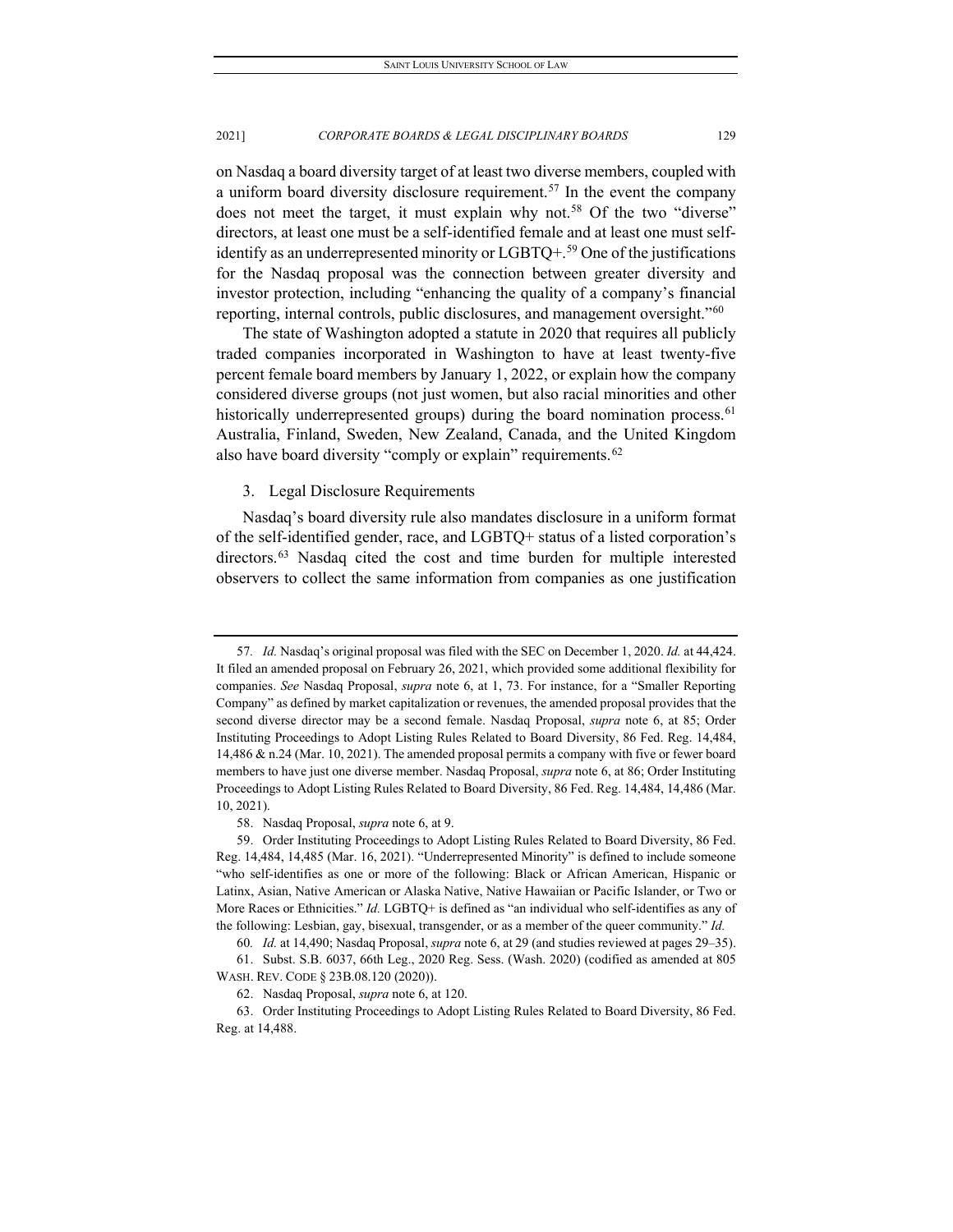for this aspect of its proposal.<sup>[64](#page-10-0)</sup> Moreover, it noted that in the business world, "what gets measured, gets managed," as further reason to provide transparency around board diversity metrics.<sup>[65](#page-10-1)</sup> At the state level, Illinois,<sup>66</sup> Maryland,<sup>[67](#page-10-3)</sup> and New York<sup>68</sup> have mandated disclosure of certain board diversity metrics.

Effective in 2010, the SEC amended Regulation S-K, which prescribes the contents of proxy statements and other filings, to require disclosure of whether and how a board's nominating committee considers diversity in identifying board candidates.[69](#page-10-5) Further, if the board has a policy regarding diversity and the identification of board nominees, the proxy should describe how that policy is implemented and assess the effectiveness of the policy.<sup>[70](#page-10-6)</sup> A board diversity policy, however, is not mandated. In addition, each company may define "diversity" for itself, and some companies have defined diversity to include a variety of factors that may or may not include gender, racial, or ethnic diversity.<sup>[71](#page-10-7)</sup> A perhaps unintended consequence of the SEC regulation is that companies may decline to create a diversity policy, so they do not have to describe its implementation and assess its effectiveness.[72](#page-10-8)

<span id="page-10-3"></span>67. H.B. 1116, 2019 Leg., Reg. Sess. (Md. 2019) (codified as amended at MD. CODE. ANN., TAX–PROP. § 11-101(c)(2) (LexisNexis 2019)) (requiring all business entities, including nonprofits with an annual operating budget exceeding \$5 million, with corporate headquarters in Maryland to disclose the number of female directors and the total number of directors).

<span id="page-10-4"></span>68. S.B. 4278, 2019 Gen. Assemb., Reg. Sess. (N.Y. 2019) (codified as amended at N.Y. BUS. CORP. LAW § 408.3-1(d) (McKinney 2019)) (requiring all foreign and domestic corporations, publicly traded and privately held, to report the number of directors and how many of the directors are female).

<span id="page-10-5"></span>69. Proxy Disclosure Enhancements Final Rule, 74 Fed. Reg. 68,334, 68,343–44 (Dec. 23, 2009) (codified at 17 C.F.R. § 229.407(c)(2)(vi)).

70*. Id.*

<span id="page-10-7"></span><span id="page-10-6"></span>71. Nili, *supra* note 2, at 187 ("[M]any companies comply with the letter of the regulation by defining diversity broadly enough to incorporate any possible difference between people."). However, the number of Fortune 100 companies mentioning gender, racial, or ethnic diversity as a factor in director selection increased for each factor for the first year the proxy rule was in effect: gender (nine to forty-one companies), race (two to twenty-five companies), and ethnicity (seven to twenty-seven companies). Thomas Lee Hazen & Lissa Lamkin Broome, *Board Diversity and Proxy Disclosure*, 37 U. DAYTON L. REV. 39, 69–70 (2011).

<span id="page-10-8"></span>72. Nili, *supra* note 2, at 188 (describing the disincentive to creating a diversity policy); Hazen & Broome, *supra* note 71, at 65–66 (finding that in the first year this disclosure was in effect, twenty-eight of the Fortune 100 companies "specifically stated that they did *not* have a diversity policy even though they may have 'considered' diversity in selecting director-nominees" perhaps

<sup>64</sup>*. See* Nasdaq Proposal, *supra* note 6, at 59.

<span id="page-10-1"></span><span id="page-10-0"></span><sup>65</sup>*. Id.* at 121 (quoting Acting Securities & Exchange Commission Chair Allison Herren Lee); *Id.* at 52 ("It is difficult to improve what one cannot accurately measure.").

<span id="page-10-2"></span><sup>66.</sup> H.B. 3394, 101st Gen. Assemb., Reg. Sess. (Ill. 2019) (codified as amended at 805 ILL. COMP. STAT. ANN. 5/8.12(c) (Lexis Nexis 2019)) (requiring corporations with their principal executive office in Illinois to disclose information about the racial, ethnic, and gender diversity of their boards).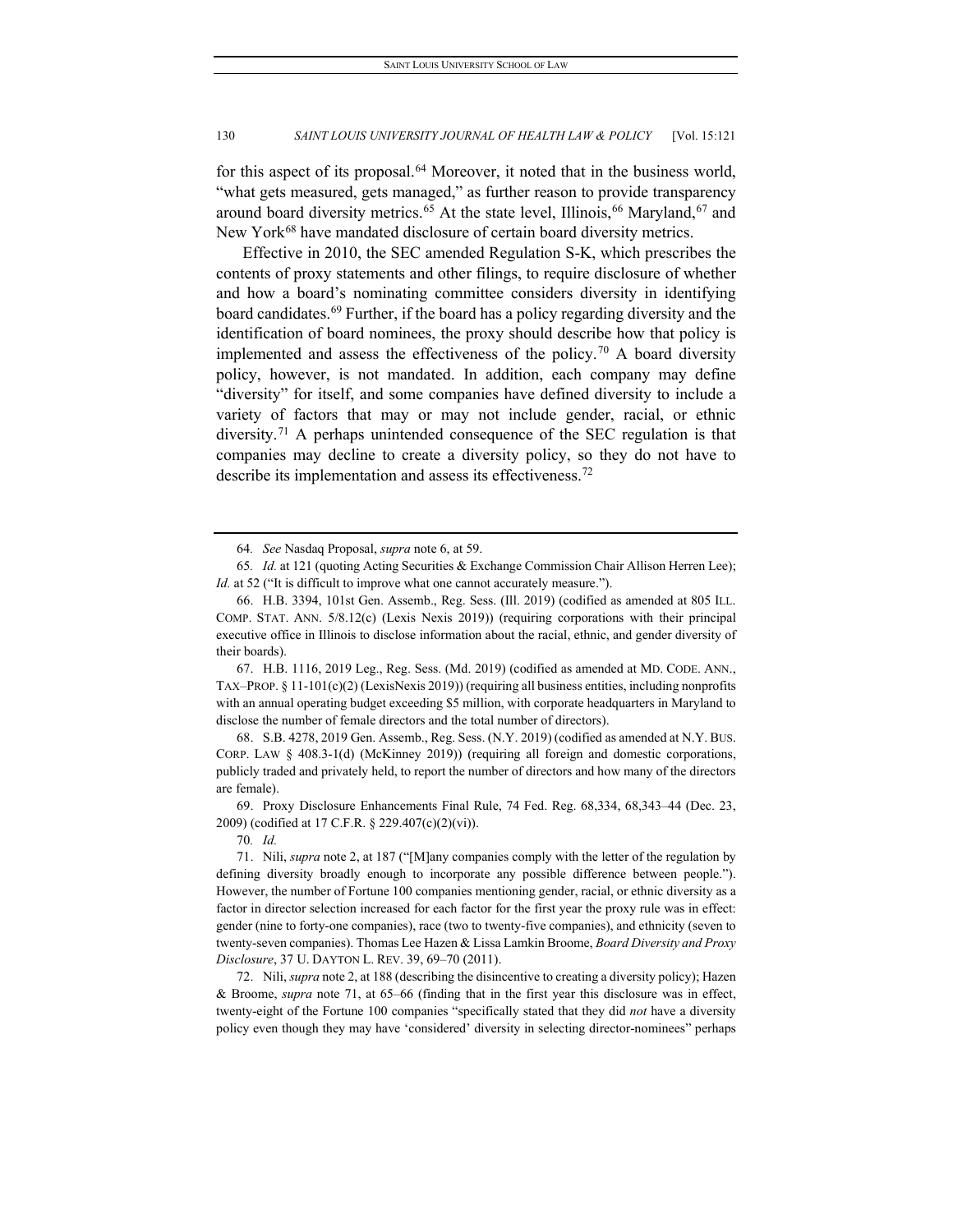#### 4. Investor Influence and Advocacy Groups

Several large corporate institutional investors have also announced their desire for their portfolio companies to achieve certain board diversity targets, with the consequence for failure to achieve the goal being that the investor will vote against some or all of the company's director nominees in the next director election. BlackRock, the largest worldwide institutional investor, encourages its portfolio companies to have diverse boards that include at least two female board members<sup>[73](#page-11-0)</sup> and encourages its portfolio companies to disclose the demographic data regarding the diversity of their boards.<sup>[74](#page-11-1)</sup> If a company has "not adequately accounted for diversity in its board composition within a reasonable time frame . . . [BlackRock] may vote against members of the nominating/governance committee for an apparent lack of commitment to board effectiveness."[75](#page-11-2) Without naming a specific diversity target, Vanguard Asset Management, another large institutional investor, will vote against the chairs of nominating or governance committees where there is a sufficient lack of progress on board diversity.<sup>[76](#page-11-3)</sup>

The two main proxy advisory firms that advise shareholders how to vote in corporate elections are Glass Lewis and Institutional Shareholder Services (ISS).[77](#page-11-4) Glass Lewis recommends withholding votes from the chair of the company's nominating committee if there are not at least two women on the board by 2022, while ISS recommends withholding votes if there is a lack of racial and ethnic diversity or lack of disclosure regarding such board diversity by 2022.[78](#page-11-5)

In a parallel development, there are a number of prominent organizations, such as the U.S. Chamber of Commerce, that are using their platforms to advocate for increased board diversity[.79](#page-11-6) Consulting firms and search firms are

because of the additional requirements regarding a description of implementation and an evaluation of effectiveness).

<span id="page-11-0"></span><sup>73.</sup> BLACKROCK INV. STEWARDSHIP, PROXY VOTING GUIDELINES FOR U.S. SECURITIES 6 (2021), https://www.blackrock.com/corporate/literature/fact-sheet/blk-responsible-investmentguidelines-us.pdf.

<sup>74</sup>*. Id.*

<sup>75</sup>*. Id.*

<span id="page-11-3"></span><span id="page-11-2"></span><span id="page-11-1"></span><sup>76.</sup> VANGUARD, SUMMARY OF THE PROXY VOTING POLICY FOR U.S. PORTFOLIO COMPANIES 6–7 (2021), https://about.vanguard.com/investment-stewardship/portfolio-companyresources/2021\_proxy\_voting\_summary.pdf.

<sup>77</sup>*. See* Nasdaq Proposal, *supra* note 6, at 55.

<sup>78</sup>*. Id.*

<span id="page-11-6"></span><span id="page-11-5"></span><span id="page-11-4"></span><sup>79</sup>*. NACD and U.S. Chamber of Commerce Partner to Accelerate Progress on Diversity in America's Boardrooms*, U.S. CHAMBER COM. (Jan. 29, 2021), https://www.uschamber.com/ diversity/nacd-and-us-chamber-of-commerce-partner-accelerate-progress-diversity-americas (describing a partnership between the U.S. Chamber of Commerce and the National Association of Corporate Directors to advance board diversity by identifying at least 250 Black executives to enter the NACD's Accelerate board training program by 2022).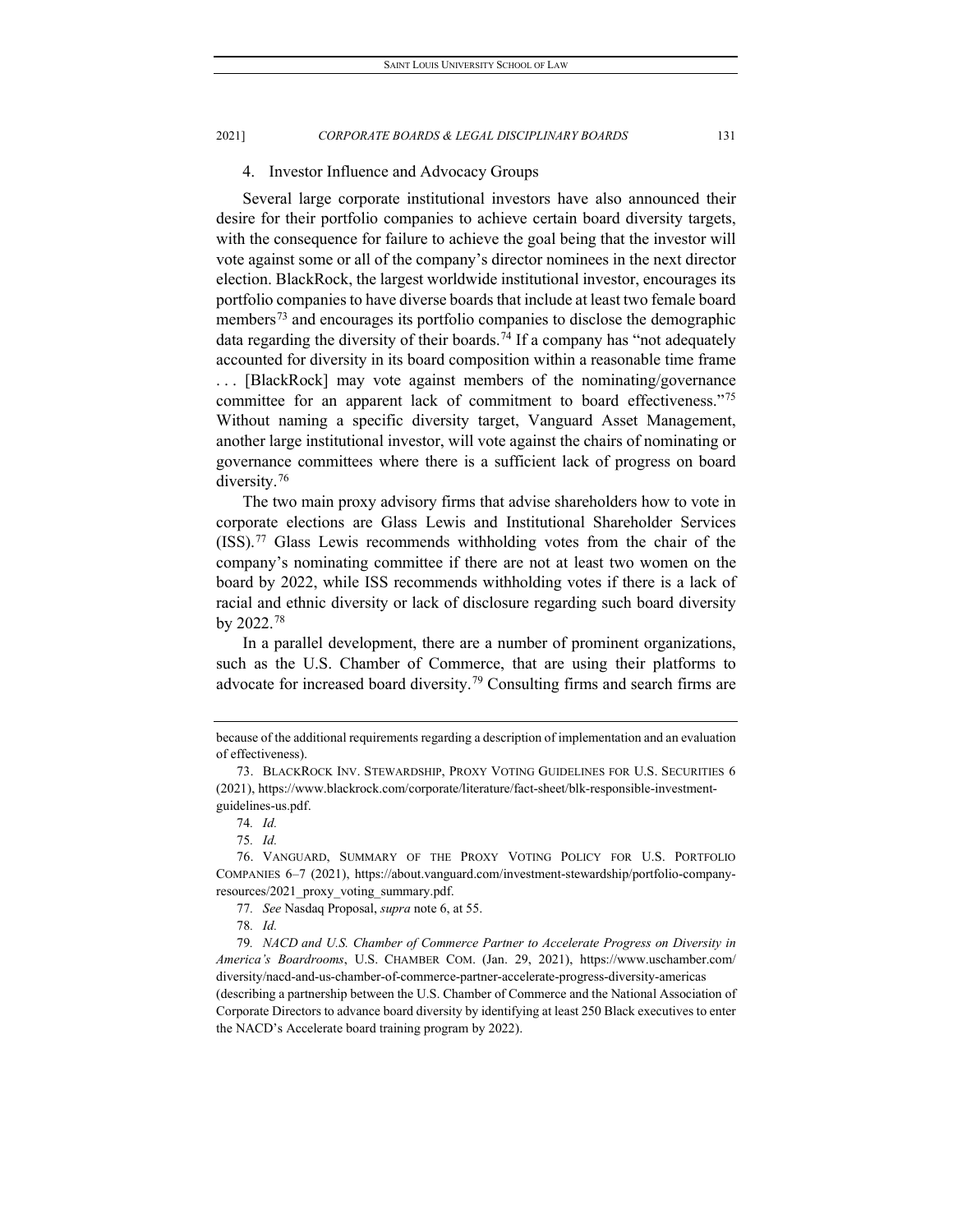also providing research and thought leadership to advocate for increased board diversity.<sup>[80](#page-12-0)</sup>

5. New Networks that Promote Potential Diverse Directors

Board platforms such as Diligent and Equilar, which are used by sitting corporate executives and board members to initiate executive and board searches, have invited members of various corporate board diversity-focused organizations to join their databases.<sup>[81](#page-12-1)</sup> There are a growing number of organizations that work with various pools of diverse board candidates.<sup>82</sup> Most of these organizations maintain databases for companies to use to gain access to diverse talent or post open board position descriptions for their members to view and self-nominate.<sup>[83](#page-12-3)</sup> Nasdaq also commits to providing complimentary access for a limited period of time to a board recruiting tool that is used to assist companies in recruiting diverse board candidates.<sup>[84](#page-12-4)</sup>

6. A Broader View of Who Would Be a Good Director

In prior years, when companies sought new directors, they looked primarily for sitting or recently retired chief executive officers or chief financial officers.<sup>[85](#page-12-5)</sup> This limited pool had very few diverse candidates. As attention on greater board diversity has increased, many companies have widened their lens and have also tried to be more strategic in identifying and matching skill sets that would be

<span id="page-12-0"></span><sup>80</sup>*. See, e.g.*, Maria Castañón Moats & Paul DeNicola, *Boardroom Diversity Should Top Directors' Agenda*, PWC, https://www.pwc.com/us/en/services/governance-insights-center/ library/boardroom-agenda-diversity.html (last visited Oct. 13, 2021); SPENCERSTUART, 2020 U.S. SPENCER STUART BOARD INDEX 1–2 (2020), https://www.spencerstuart.com/-/media/2020/ december/ssbi2020/us spencer stuart board index 2020.pdf (discussing board diversity).

<span id="page-12-1"></span><sup>81</sup>*. A Board Diversity Network for Modern Governance Leadership*, DILIGENT, https://info.diligent.com/solutions/diversity/ (last visited Oct. 13, 2021) (describing the Diligent Modern Leadership Network to assist corporations in finding diverse board candidates); *Equilar Diversity Network*, EQUILAR, https://www.equilar.com/diversity (last visited Oct. 13, 2021) (describing the Equilar Diversity Network).

<span id="page-12-2"></span><sup>82</sup>*. Director Diversity Initiative*, UNIV. OF N.C. SCH. OF L., https://ddi.law.unc.edu/ (last visited Oct. 13, 2021) (One such organization is the Director Diversity Initiative at the University of North Carolina School of Law, which is headed by Lissa Broome. The DDI works with women, people of color, and other groups that are underrepresented on corporate boards on training and through a database to help corporations find diverse potential directors) [hereinafter *Director Diversity Initiative Homepage*]; *Director Diversity Initiative: Other Organizations*, UNIV. OF N.C. SCH. OF L., https://ddi.law.unc.edu/organizations/ (last visited Oct. 13, 2021) (The DDI maintains a list of many of the other organizations similarly focused on increasing diversity on corporate boards) [hereinafter *Other Organizations*].

<span id="page-12-3"></span><sup>83.</sup> *Director Diversity Initiative Homepage*, *supra* note 82; *Other Organizations*, *supra* note 82.

<sup>84</sup>*. See* Nasdaq Proposal, *supra* note 6, at 20.

<span id="page-12-5"></span><span id="page-12-4"></span><sup>85</sup>*. Id.* at 19 (noting that in the traditional nomination process, directors look "within their own social networks for candidates with previous C-suite experience").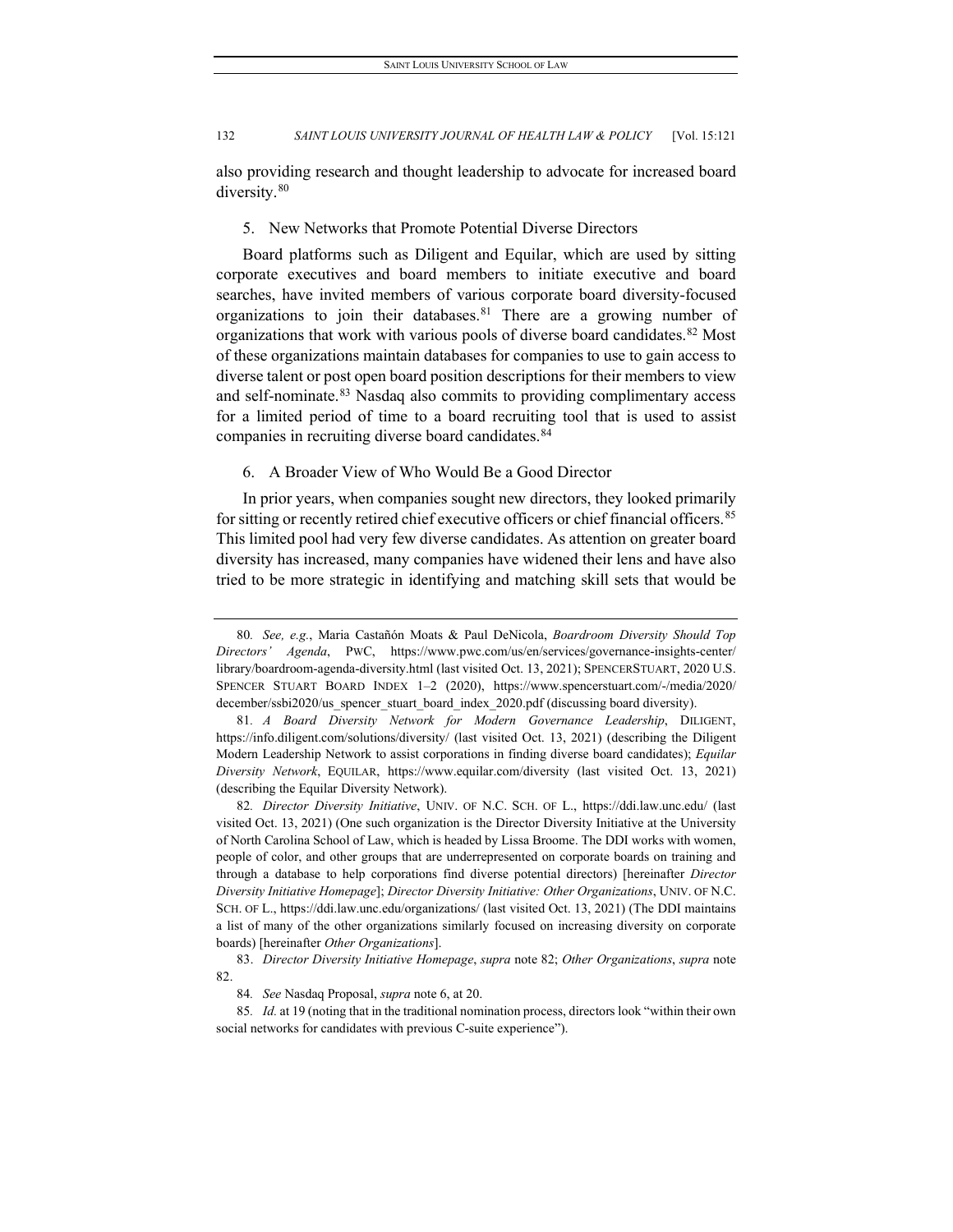helpful to the company in achieving its objectives. This has led to consideration of a broader pool of board candidates, with less regard for titles. Division presidents and others with extensive profit and loss experience are now often considered for board roles, even if they have not been part of a C-suite. In making the newly adopted SEC diversity proposal, Nasdaq noted that the corporate leaders it spoke with "reinforced the notion that if companies recruit by skill set and expertise rather than title, they will find there is more than enough diverse talent to satisfy demand."<sup>[86](#page-13-0)</sup>

### *E. Summary*

There are many arguments made in the corporate context about why diversity improves governing board performance. [87](#page-13-1) In recent years, legislators and regulators have seemingly adopted these arguments and have acted upon them by passing laws or stock exchange rules that address board diversity in the variety of ways discussed above.<sup>[88](#page-13-2)</sup> If a state believes that SMB diversity is important, the most effective way to achieve it is by a legal mandate.<sup>[89](#page-13-3)</sup> The mandate may be easier to achieve for a government-created legal body, like an SMB, than in the corporate sector.

#### III. CAN MEDICINE LEARN FROM THE LAWYER DISCIPLINE EXPERIENCE?

Because of the many similarities between the legal and medical professions, the bar's experience with discipline and diversity might well be useful to medicine. Lawyers, like doctors, are state-licensed and state-regulated professionals.<sup>[90](#page-13-4)</sup> Both groups are capable of inflicting significant harm on those they purport to serve. The perceived complexity of both professions has led to the conclusion that the public is incapable of judging their members' competence, and that those judgments must largely be left to the profession itself.<sup>[91](#page-13-5)</sup> In the case of lawyers, state legislatures have delegated to a statesanctioned lawyers' organization—usually called the state bar, as distinct from state bar associations, which are private trade organizations—the tasks of assessing and admitting candidates for licensure, setting standards for professional conduct, and adjudicating alleged violations of those standards.<sup>[92](#page-13-6)</sup>

<sup>86</sup>*. Id.* at 19–20.

<sup>87</sup>*. See supra* notes 2–18 and accompanying text.

<sup>88</sup>*. See supra* notes 56–64 and accompanying text.

<sup>89</sup>*. See supra* notes 45–55 and accompanying text.

<span id="page-13-4"></span><span id="page-13-3"></span><span id="page-13-2"></span><span id="page-13-1"></span><span id="page-13-0"></span><sup>90</sup>*. Lawyer Licensing*, A.B.A, https://www.americanbar.org/groups/legal\_services/flh-home/ flh-lawyer-licensing/ (last visited Oct. 13, 2021).

<span id="page-13-5"></span><sup>91</sup>*. See* THOMAS D. MORGAN, THE VANISHING AMERICAN LAWYER 23–24 (2010) (describing professional work as "so specialized as to be inaccessible" to outsiders).

<span id="page-13-6"></span><sup>92</sup>*. Consumer FAQs*, A.B.A., https://www.americanbar.org/groups/professional\_responsibil ity/resources/resources for the public/consumer faqs/ (last visited Oct. 13, 2021).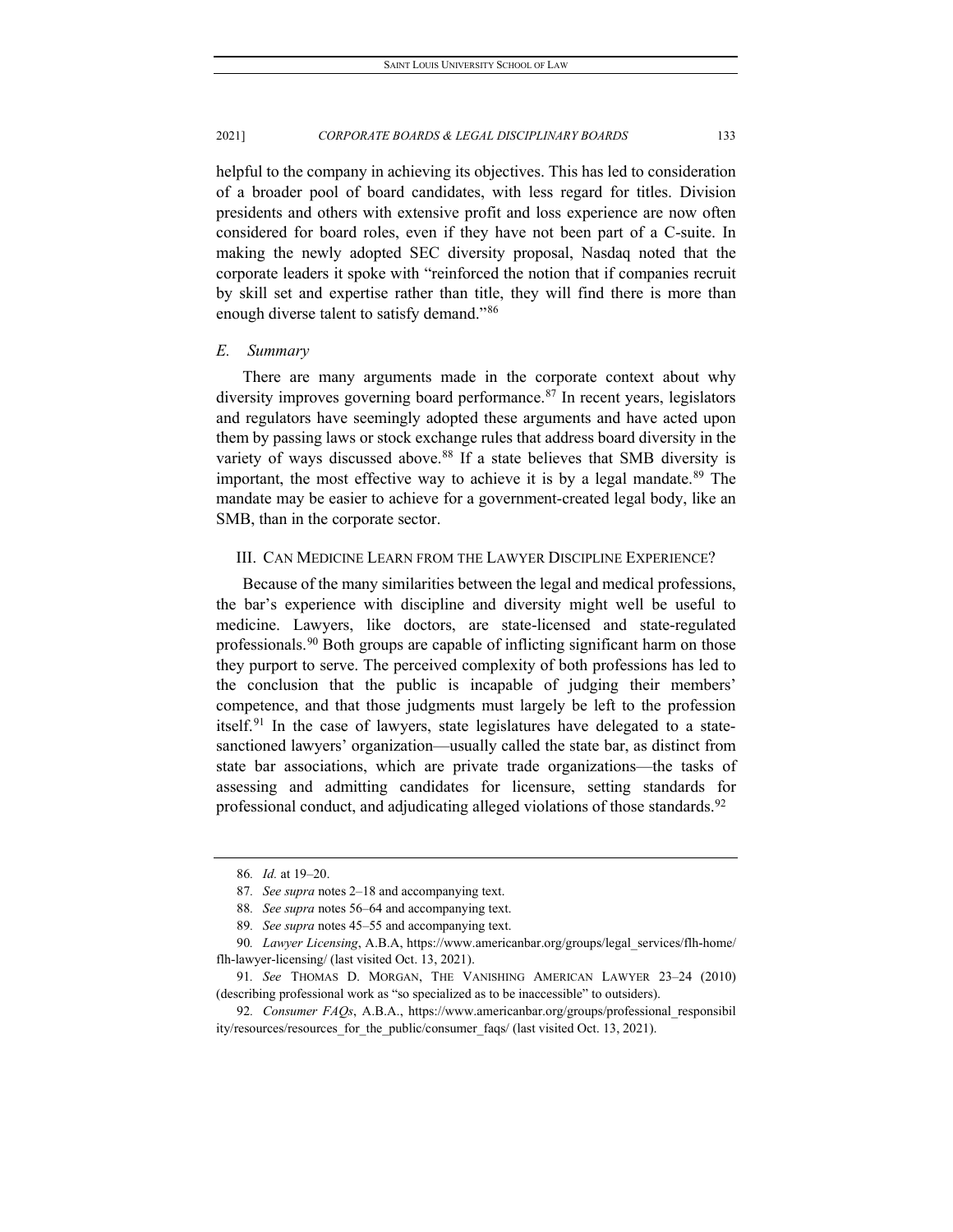#### *A. Patterns of State Bar Discipline*

Examples drawn from the bars of the two largest states by population will illustrate the variations on this structural theme. In Texas:

The Supreme Court of Texas has the constitutional and statutory responsibility within the State for the lawyer discipline and disability system and has inherent power to maintain appropriate standards of professional conduct and to dispose of individual cases of lawyer discipline and disability in a manner that does not discriminate by race, creed, color, sex, or national origin. To carry out this responsibility, the Court promulgates the following rules for lawyer discipline and disability proceedings [the substantive Texas Disciplinary Rules of Professional Conduct and the Texas Rules of Disciplinary Procedure]. Subject to the inherent power of the Supreme Court of Texas, the responsibility for administering and supervising lawyer discipline and disability is delegated to the Board of Directors of the State Bar of Texas. Authority to adopt rules of procedure and administration not inconsistent with these rules is vested in the Board.<sup>[93](#page-14-0)</sup>

The disciplinary system is overseen by the Commission for Lawyer Discipline.<sup>[94](#page-14-1)</sup> It has twelve members: six lawyers appointed by the president of the State Bar and six public members appointed by the Texas Supreme Court.<sup>[95](#page-14-2)</sup> In consultation with the State Bar Board of Directors, the Commission supervises the Office of Chief Disciplinary Counsel (CDC), which administers the attorney discipline system.<sup>[96](#page-14-3)</sup> When it receives a complaint against a lawyer, the CDC refers it to one of seventeen geographic District Grievance Committees  $(DGCs)$ <sup>[97](#page-14-4)</sup>. The DGCs are staffed by 357 volunteer members, two-thirds of whom are lawyers; the remaining one-third are members of the public with no financial interest in the practice of law.[98](#page-14-5) All members are nominated by the State Bar director for the particular district and appointed by the State Bar president.<sup>[99](#page-14-6)</sup> The DGC reviews the complaint and has the ultimate say on "whether the case should be dismissed or proceed to prosecution."<sup>[100](#page-14-7)</sup> If the case proceeds, the DGC "sit[s] as an administrative tribunal to determine whether professional misconduct was committed and assess an appropriate sanction."<sup>101</sup>

<span id="page-14-8"></span><span id="page-14-7"></span>101*. Id.*

<sup>93.</sup> THE SUP. CT. OF TEX., TEXAS RULES OF DISCIPLINARY PROCEDURE 3 (2021).

<sup>94</sup>*. Id.* at 28–29.

<span id="page-14-5"></span><span id="page-14-4"></span><span id="page-14-3"></span><span id="page-14-2"></span><span id="page-14-1"></span><span id="page-14-0"></span><sup>95.</sup> COMM'N FOR LAW. DISCIPLINE, STATE BAR OF TEX., ANNUAL REPORT: JUNE 1, 2019 – MAY 31, 2020 2–3 (2020), https://www.texasbar.com/AM/Template.cfm?Section=Annual\_ Reports&Template=/CM/ContentDisplay.cfm&ContentID=54491.

<sup>96</sup>*. Id.* at 9.

<sup>97</sup>*. Id.* at 13.

<sup>98</sup>*. Id.*

<sup>99</sup>*. Id.*

<span id="page-14-6"></span><sup>100.</sup> COMM'N FOR LAW. DISCIPLINE, *supra* note 95, at 13*.*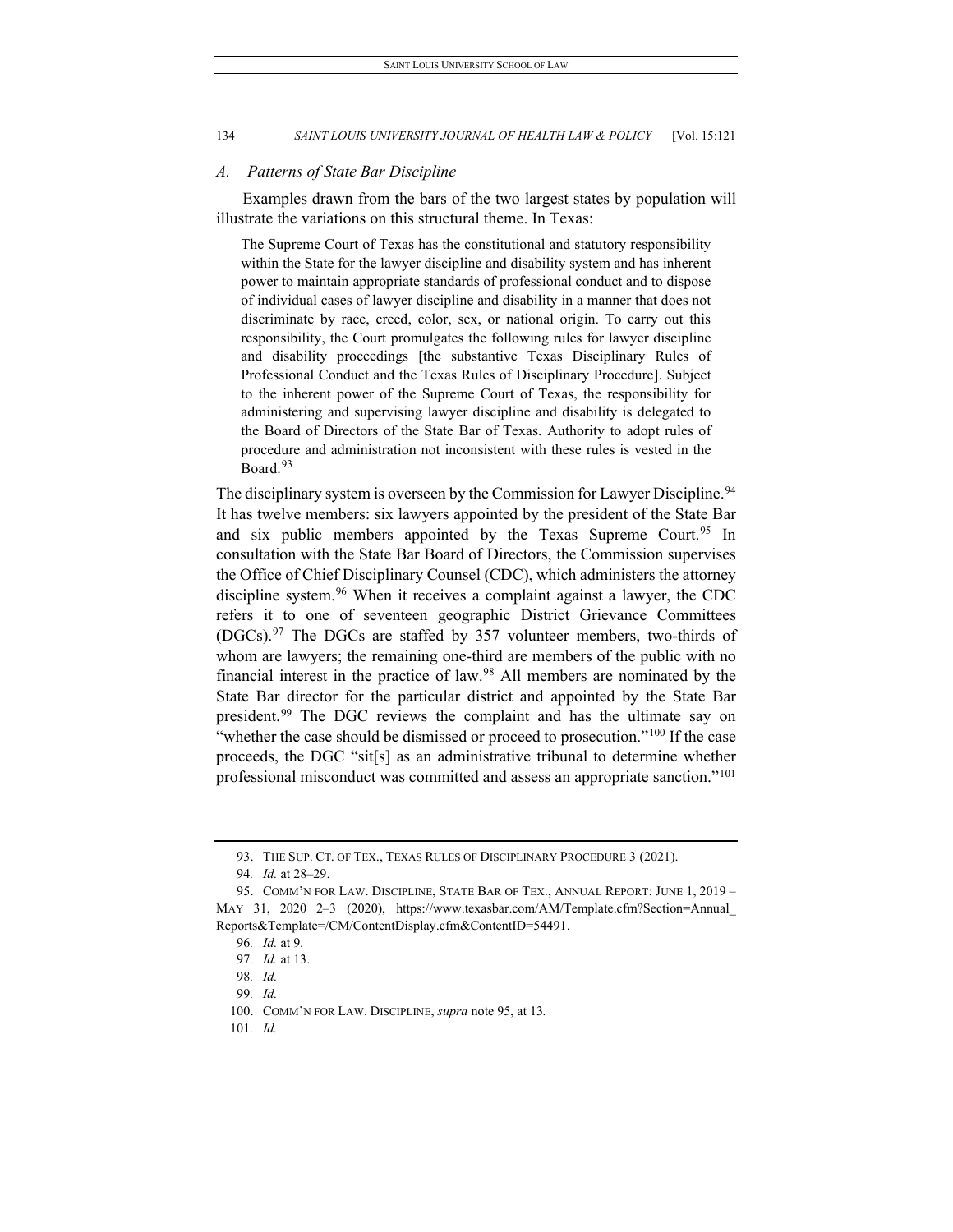A lawyer may appeal a decision of the DGC within the State Bar system and, ultimately, to the Texas Supreme Court.<sup>[102](#page-15-0)</sup>

Demographically, the DGCs are fairly representative of Texas lawyers, and slightly more diverse than the lawyer population as a whole. Of the attorney members of the DGCs, fifty-eight percent are male and forty-two percent are female, versus sixty-four percent and thirty-six percent for the overall State Bar of Texas membership.<sup>[103](#page-15-1)</sup> The attorneys on the DGCs are seventy percent white, five percent Black or African American, and sixteen percent Hispanic/Latino; the corresponding percentages for the bar as a whole are seventy-nine percent, six percent, and ten percent.<sup>[104](#page-15-2)</sup>

The lawyers who are disciplined are far less representative of the demographics of the legal community. During the 2019–2020 year, when disciplinary proceedings were delayed by the pandemic, there were 403 total disciplinary sanctions; 30 Texas lawyers were disbarred or resigned in lieu of discipline, and another 181 were suspended or publicly reprimanded.<sup>[105](#page-15-3)</sup> (There are about  $93,000$  lawyers in Texas.)<sup>[106](#page-15-4)</sup> Seventy-nine percent of the disciplinary respondents were male, though men comprise only sixty-four percent of the bar.[107](#page-15-5) But while seventy-nine percent of lawyers are white, only fifty-four percent of those disciplined were.[108](#page-15-6) Conversely, thirteen percent of the disciplinary respondents were Black/African American, despite being only six percent of the total bar membership; Hispanic/Latino lawyers comprise twentyone percent of those disciplined versus ten percent of the bar.[109](#page-15-7) For whatever reason, then, Black and Hispanic lawyers are disciplined at about twice their rate of representation in the bar, whereas white lawyers are disciplined at a rate that is about seventy-five percent of what would be predicted from bar membership.

In California, complaints against lawyers are initially investigated by the State Bar's Office of Chief Trial Counsel (OCTC).<sup>[110](#page-15-8)</sup> If the OCTC determines that charges are warranted, it files and prosecutes them in the State Bar Court, "an independent professional Court dedicated to ruling on attorney discipline cases" that is the only one of its kind in the country.[111](#page-15-9) The Bar Court is staffed by a presiding judge and two other review judges appointed by the California

<span id="page-15-1"></span><span id="page-15-0"></span><sup>102.</sup> TEXAS RULES OF DISCIPLINARY PROCEDURE, *supra* note 93, at 21–22. A lawyer may also opt out of the State Bar procedure and elect to have the complaint heard in court. *Id.* at 22.

<sup>103.</sup> COMM'N FOR LAW. DISCIPLINE, *supra* note 95, at 14.

<sup>104</sup>*. Id.*

<sup>105</sup>*. Id.* at 5, 7.

<span id="page-15-5"></span><span id="page-15-4"></span><span id="page-15-3"></span><span id="page-15-2"></span><sup>106.</sup> AM. BAR ASS'N, ABA PROFILE OF THE LEGAL PROFESSION 2 (2020), https://www.ameri canbar.org/content/dam/aba/administrative/news/2020/07/potlp2020.pdf.

<sup>107.</sup> COMM'N FOR LAW. DISCIPLINE, *supra* note 95, at 7, 14.

<sup>108</sup>*. Id.*

<sup>109</sup>*. Id.*

<span id="page-15-9"></span><span id="page-15-8"></span><span id="page-15-7"></span><span id="page-15-6"></span><sup>110</sup>*. Conduct & Discipline*, STATE BAR CAL., http://www.calbar.ca.gov/Attorneys/Conduct-Discipline (last visited Oct. 13, 2021).

<sup>111</sup>*. Home*, STATE BAR CT. CAL., http://www.statebarcourt.ca.gov/ (last visited Oct. 13, 2021).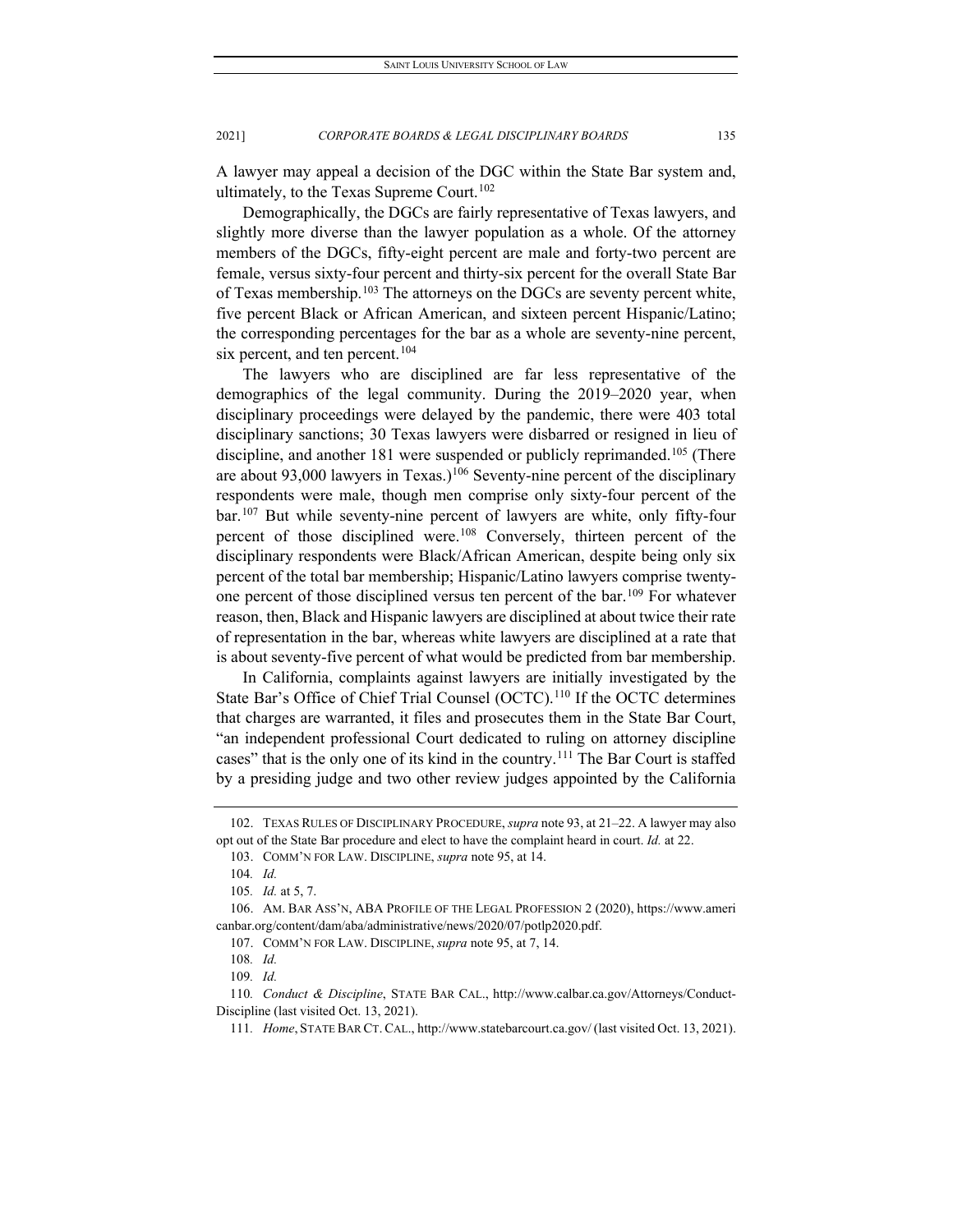Supreme Court, and five hearing judges appointed by the California Supreme Court and the legislature, all full-time.<sup>[112](#page-16-0)</sup> Cases proceed from trial before a hearing judge to appellate review by the review judges, with final appeal available to the California Supreme Court.<sup>[113](#page-16-1)</sup> The Bar Court has authority to issue a full range of sanctions, from "private reprovals" to recommendations that the Supreme Court suspend or disbar a lawyer.<sup>[114](#page-16-2)</sup> In 2020, the OCTC opened nearly 17,500 cases against lawyers and other people fraudulently claiming to be lawyers, filed 180 cases in State Bar Court, and recommended disbarment for 97 lawyers and suspension for another 114.<sup>[115](#page-16-3)</sup>

There are currently 190,000 licensed lawyers on active status in California.<sup>[116](#page-16-4)</sup> According to the most recent detailed statistics (2017), about fifty-seven percent identify as male and forty-one percent as female.<sup>[117](#page-16-5)</sup> Of these licensed lawyers, 80.3% are white, 5.9% are Asian, 4.6% are Hispanic, and 1.9% are Black.[118](#page-16-6) About twenty-one percent of lawyers are in solo practice and eighteen percent are in small firms; the next two largest practice categories are corporate in-house (nine percent) and large firms (eight percent).<sup>[119](#page-16-7)</sup> That said, most California lawyers are male, a large majority are white, and a significant plurality practice in small or solo settings.

Against this background, in 2019, the State Bar commissioned a study of racial disparities in lawyer discipline by George Farkas, an education professor at the University of California, Irvine.<sup>[120](#page-16-8)</sup> Farkas used data on all lawyers admitted in California from 1990 through 2009 (more than 116,000 lawyers) and evaluated disciplinary actions from 1990 through 2018.<sup>[121](#page-16-9)</sup> The key findings of the study were:

121*. Id.*

<sup>112</sup>*. Id.*

<sup>113</sup>*. Id.*

<sup>114</sup>*. Id.*

<span id="page-16-3"></span><span id="page-16-2"></span><span id="page-16-1"></span><span id="page-16-0"></span><sup>115</sup>*. Discipline Statistics*, STATE BAR CAL., http://apps.calbar.ca.gov/discipline (last visited Oct. 13, 2021).

<span id="page-16-4"></span><sup>116</sup>*. Historic Demographics*, STATE BAR CAL., http://www.calbar.ca.gov/About-Us/Who-We-Are/Historic-Demographics (last visited Oct. 13, 2021).

<span id="page-16-5"></span><sup>117.</sup> OFF. OF RSCH. & INST. ACCOUNTABILITY, THE STATE BAR OF CAL., SUMMARY RESULTS OF FIVE-YEAR ATTORNEY SURVEY, 2017 14 (2017), http://www.calbar.ca.gov/Portals/0/ documents/reports/ORIA/Survey-2017.pdf.

<sup>118</sup>*. Id.*

<sup>119</sup>*. Id.* at 1.

<span id="page-16-9"></span><span id="page-16-8"></span><span id="page-16-7"></span><span id="page-16-6"></span><sup>120.</sup> THE STATE BAR OF CAL., STATE BAR CONDUCTS FIRST OF ITS KIND STUDY ON RACIAL DISPARITIES IN ATTORNEY DISCIPLINE (Nov. 13, 2019), https://www.calbar.ca.gov/Portals/ 0/documents/factSheets/Racial-Disparities-in-Attorney-Discipline-Fact-Sheet.pdf [hereinafter CAL. STATE BAR STUDY].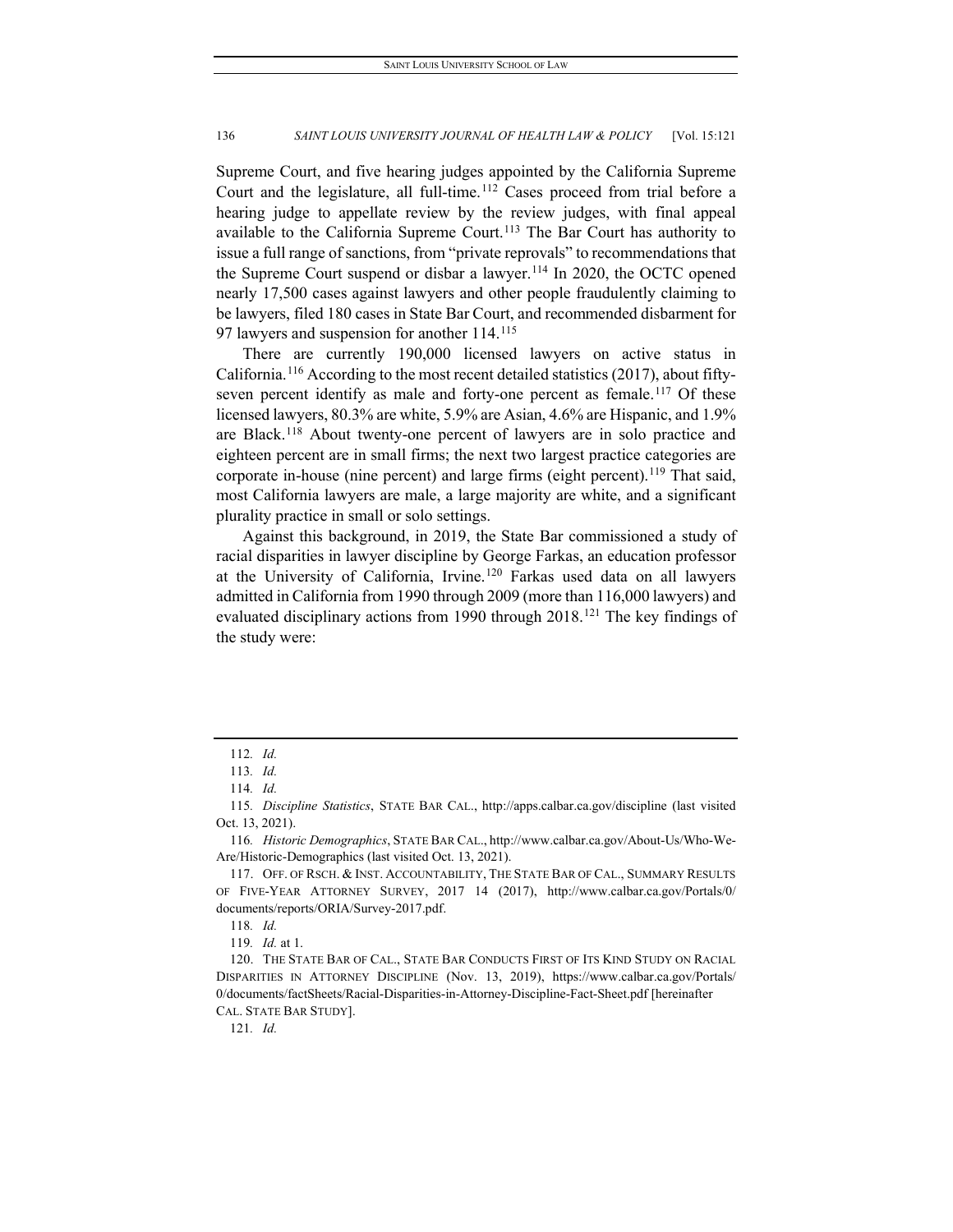- During the study period, 3.2 percent of black male attorneys were placed on probation, compared to 0.9 percent of white male attorneys.
- During the study period, 3.9 percent of black male attorneys were disbarred or resigned, compared to 1.0 percent of white males.
- Differences were smaller for Latino males and for black and Latino females compared to white females.
- $\bullet$  There were no meaningful differences for Asians compared to whites.<sup>[122](#page-17-0)</sup>

These disparities were statistically significant,<sup>[123](#page-17-1)</sup> meaning that they cannot be plausibly attributed to chance. The study also found that solo practitioners more than one in five California lawyers, and the largest single category among practice settings—were more likely to be disciplined than lawyers in larger firms, by a statistically significant margin.<sup>[124](#page-17-2)</sup>

The study considered factors that could account for these differences. With respect to the racial disparities in suspension and disbarment rates, the study found that the differential rates are largely explained by:

- an attorney's previous discipline history, which was found to have the strongest effect on discipline outcomes;
- the number of complaints received about an attorney;
- the number of investigations opened against an attorney; and
- the percentage of investigations in which the attorney was represented by counsel.<sup>[125](#page-17-3)</sup>

While these explanatory factors may be statistically sound in the sense that they correlate strongly with disciplinary outcomes, the first and third seem circular from a real-world perspective. The fact that Black male lawyers tend to have more extensive prior discipline histories and are more often investigated does not "explain" why they are disciplined at a disproportionate rate. Rather, these seem to be alternative measures of the same phenomenon: the bar takes disciplinary steps against Black male lawyers significantly more frequently than their representation in the bar would predict. The second factor—number of complaints received—depends on the actions of clients, not the bar; as discussed below, it is susceptible to multiple interpretations.<sup>[126](#page-17-4)</sup> The fourth factor representation by counsel—has a plausible (and non-circular) explanation: retaining counsel may increase the likelihood of a successful defense to a complaint, and we speculate that Black lawyers are less likely to be able to pay for representation. The same analysis would seem to be true with respect to the

<sup>122</sup>*. Id.*

<sup>123</sup>*. Id.*

<sup>124</sup>*. Id.*

<sup>125.</sup> CAL. STATE BAR STUDY, *supra* note 120.

<span id="page-17-4"></span><span id="page-17-3"></span><span id="page-17-2"></span><span id="page-17-1"></span><span id="page-17-0"></span><sup>126</sup>*. See infra* Section III.B (discussing possible explanations for the disciplinary disparities observed).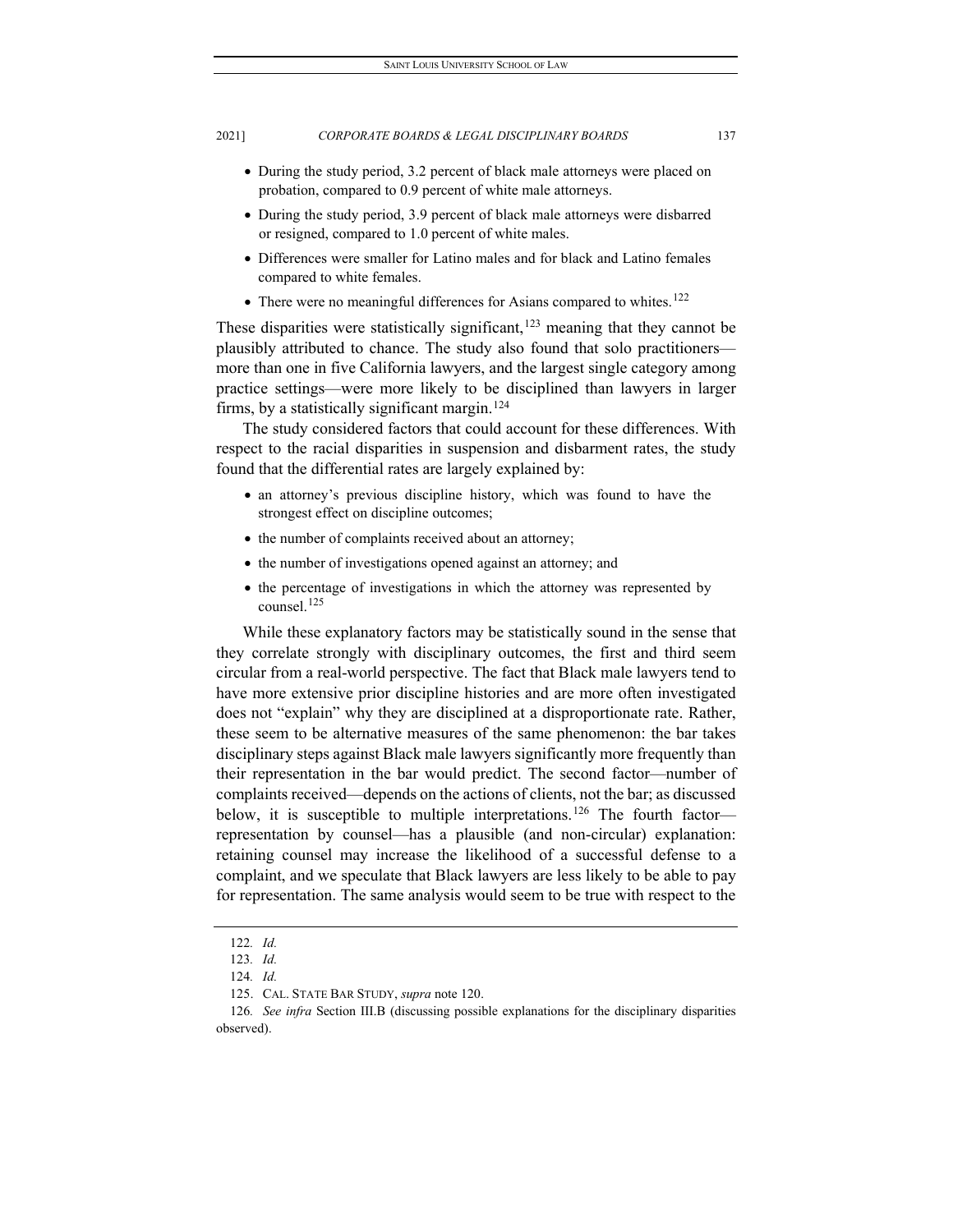solo practitioner disparity, where the Farkas study identified the same set of explanatory factors but found that controlling for them did not make the underlying disparity go away.<sup>[127](#page-18-0)</sup>

#### *B. What Could Explain These Disparities?*

In seeking real-world explanations for the disciplinary disparities observed in Texas, California, and elsewhere, one possible interpretation of the data is that Black and (in Texas) Hispanic lawyers more often engage in unprofessional conduct. There is no *a priori* reason to accept this hypothesis. In fact, there is no reason at all, unless we assume that bar discipline, from complaint to sanction, is a race- and ethnicity-neutral process. But, as explained below, the state bars themselves have not made this assumption.<sup>[128](#page-18-1)</sup>

Moving to other possible explanations, an obvious potential explanation is bias of various forms, among clients, the bar, or both. Clients may be more prone to see the work of Black and (in Texas) Hispanic male lawyers as falling short of their expectations, and then to report them to the state bar. The state bars, in turn, may be more willing to take disciplinary action against such lawyers than they are against lawyers in other demographic categories. This explanation would be consistent with California's Farkas study.[129](#page-18-2) The likelihood of discipline correlates significantly with the number of complaints previously filed against a lawyer.<sup>[130](#page-18-3)</sup> If Black and Hispanic men have disproportionately more complaints filed against them, even a nondiscriminatory disciplinary system would be expected to sanction them more often; that disparity would only increase if the system were also motivated by bias.

Another plausible story focuses on the disparate rates of client complaints, as well as factors other than bias. A starting point is that individual clients file far more complaints than corporate clients, and individuals are typically

<span id="page-18-0"></span><sup>127.</sup> With respect to the solo practitioner disparity, the Farkas study identified the same set of explanatory factors, but found that controlling them did not make the underlying disparity go away: "When the statistical model evaluating discipline by firm size controls for other factors, such as number of complaints and percentage of investigations in which the attorney was represented by counsel, the disproportionate impact on solo practitioners declines substantially, but remains statistically significant for the likelihood of an attorney being placed on probation." CAL. STATE BAR STUDY, *supra* note 120. It should also be noted that Farkas' data on disciplinary bias against solo practitioners is consistent with substantial qualitative evidence that solo and small-firm lawyers *believe* that they are targeted for bar discipline. As one solo lawyer memorably put it, "[w]hen you look at them, when you read the decisions as I do, it's a disproportionate number of solo guys who get nailed and I don't believe in a heartbeat that the Wall Street guys are so much more ethical." Leslie C. Levin, *The Ethical World of Solo and Small Law Firm Practitioners*, 41 HOUS. L. REV. 309, 372 (2004).

<span id="page-18-1"></span><sup>128</sup>*. See infra* Section III.C.

<sup>129.</sup> CAL. STATE BAR STUDY, *supra* note 120.

<span id="page-18-3"></span><span id="page-18-2"></span><sup>130</sup>*. Id.*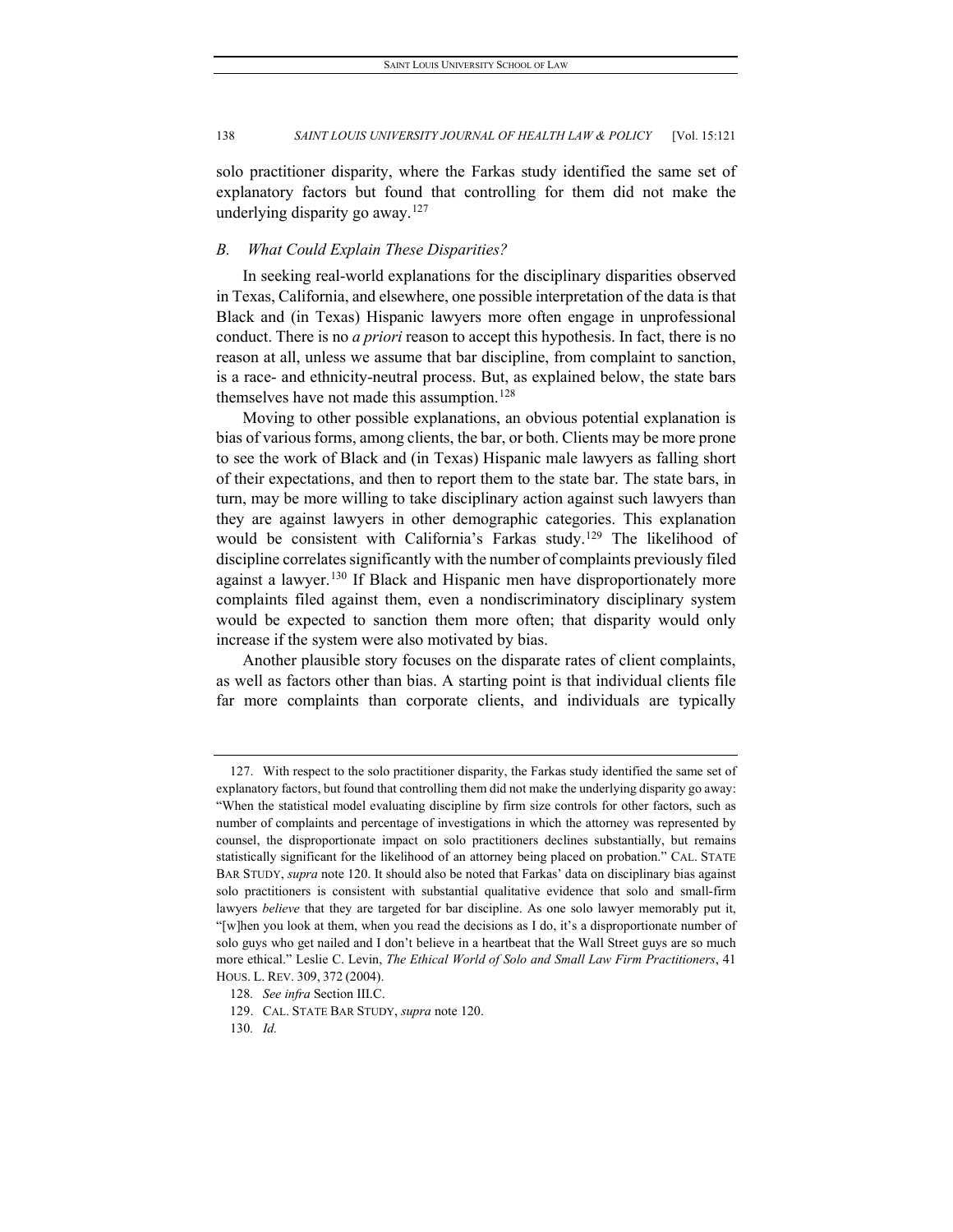represented by solo practitioners and small firms.<sup>[131](#page-19-0)</sup> Moreover, most individuals rarely use lawyers and their matters are of relatively greater importance to them, often involving life crises like arrest, divorce, or a significant personal injury[.132](#page-19-1) When things go wrong, any perceived shortcoming on the part of the lawyer will be magnified. On the other hand, businesses, especially larger ones, are regular legal customers. When businesses are dissatisfied with their legal services unless they view the lawyer's conduct as truly egregious—they just hire a new law firm.<sup>[133](#page-19-2)</sup> Filing a complaint with the bar would be a lot of trouble with little prospect of economic return, and doing so might make it harder to hire lawyers in the future.[134](#page-19-3) Because small-practice lawyers represent the kinds of clients who are more likely to complain, they receive a disproportionate amount of complaints and, consequently, a disproportionate share of the discipline that state bars mete out.<sup>[135](#page-19-4)</sup> Moreover, because minority lawyers are more likely to work in smaller practices,  $136$  they, too, are more likely to be involved in the disciplinary process for reasons only secondarily related to race.

Neither the data reported above nor any other data we have discovered enables us to separate the respective effects of race and firm size on discipline, and thus to choose between race as a causal or coincidental factor in accounting for disparate discipline rates. The state bars of Texas and California have taken

<span id="page-19-2"></span>133*. See* Mather & Levin, *supra* note 131, at 13. These explanations are consistent with the data reported by the Texas bar, which shows that the largest proportion of sanctions occur in the practice categories of civil law, which is undefined but presumably relates to litigation (thirty percent); family law (twenty-seven percent); criminal law (twenty-two percent); and personal injury (fourteen percent). COMM'N FOR LAW. DISCIPLINE, *supra* note 95, at 15.

<span id="page-19-3"></span>134*. See What If I Am Unhappy with My Lawyer?*, A.B.A. (June 7, 2018), https://www.ameri canbar.org/groups/public\_education/resources/public-information/what-if-i-am-unhappy-withmy-lawyer-/ (illustrating the difficulty of filing a grievance). In the computerized systems that many law firms use to screen prospective clients, the lawyer proposing the representation is routinely asked whether the new client has recently fired other lawyers or firms or has a reputation for doing so. Some processes may also ask whether the client has filed bar complaints or malpractice claims. *See, e.g.*, STATE BAR OF GA., PROSPECTIVE CLIENT INTERVIEW, https://www.gabar.org/commit teesprogramssections/programs/lpm/upload/pci.pdf (providing a sample client interview form that asks if the client has previously consulted other attorneys in the matter and why the client was dissatisfied with those attorneys).

135*. See* Mather & Levin, *supra* note 131, at 13.

<span id="page-19-5"></span><span id="page-19-4"></span>136. THE STATE BAR OF CAL., REPORT CARD ON THE DIVERSITY OF CALIFORNIA'S LEGAL PROFESSION 8 (2020), http://www.calbar.ca.gov/Portals/0/documents/reports/State-Bar-Annual-Diversity-Report.pdf.

<span id="page-19-0"></span><sup>131.</sup> Lynn Mather & Leslie C. Levin, *Why Context Matters*, *in* LAWYERS IN PRACTICE: ETHICAL DECISION MAKING IN CONTEXT 3, 13 (Leslie C. Levin & Lynn Mather eds., 2012).

<span id="page-19-1"></span><sup>132</sup>*. See* Lynn Mather & Craig A. McEwen, *Client Grievances and Lawyer Conduct: The Challenges of Divorce Practice*, *in* LAWYERS IN PRACTICE: ETHICAL DECISION MAKING IN CONTEXT 63, 71–78 (Leslie C. Levin & Lynn Mather eds., 2012) (providing multiple examples of such crises and their impact on clients).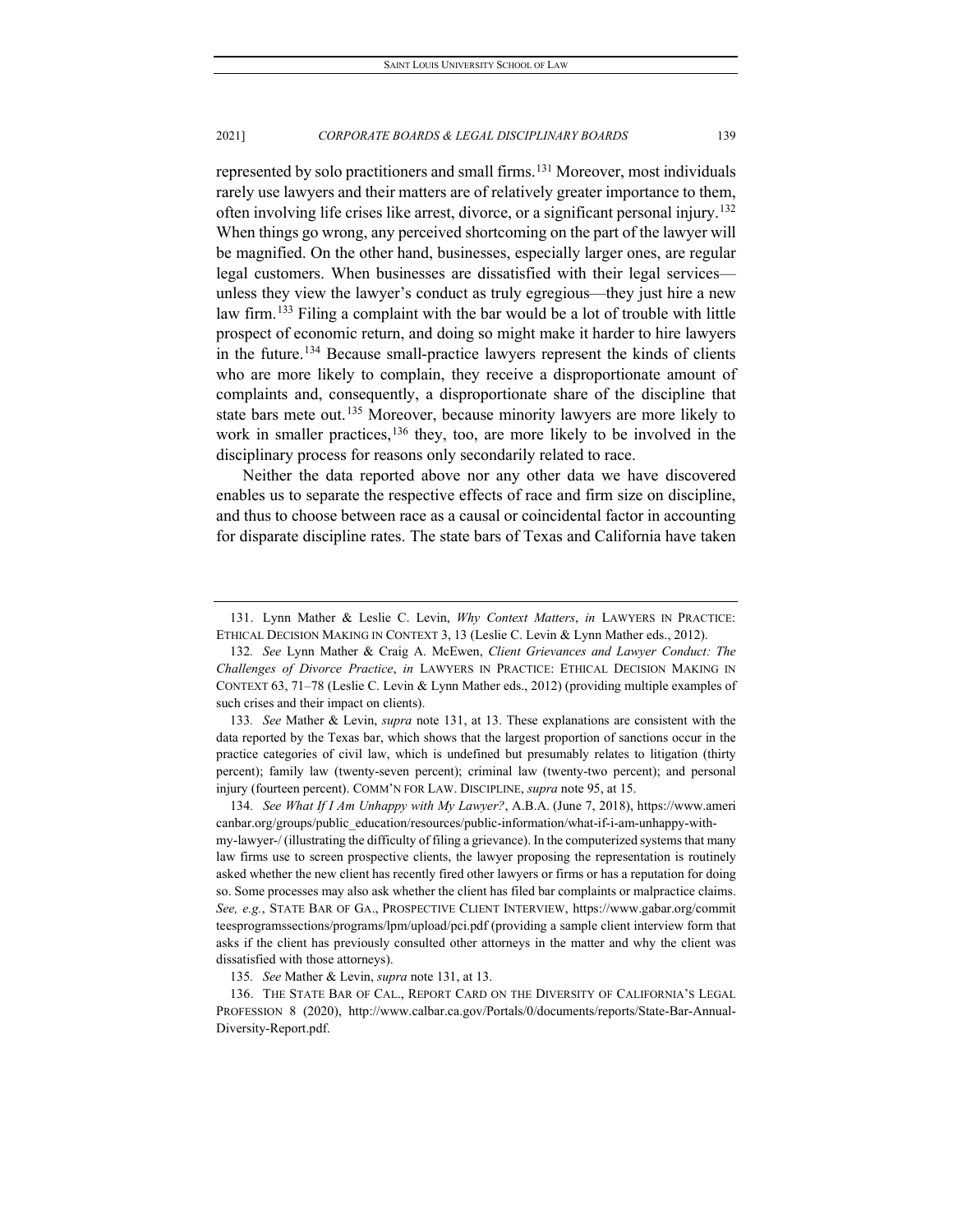the disparities as troubling evidence of potential bias and have begun to address the issue.

# *C. State Bar Responses*

The Texas bar has focused on the makeup of its local disciplinary committees, or DGCs. As noted above, the DGCs are already more diverse than the bar itself.[137](#page-20-0) In its 2020 report, the bar endorses such representation, affirming that DGCs should "fairly represent the racial, ethnic, and gender makeup of the [lawyers in the] districts they serve."<sup>[138](#page-20-1)</sup> The bar specifically commits "to make appointments that maintain this diversity in membership."<sup>[139](#page-20-2)</sup> Significantly, this commitment includes "the goal that lawyer members reflect various practice areas and law firm size<sup>[s]</sup>.<sup>"[140](#page-20-3)</sup> The bar observes that "[t]he most common areas of practice by committee membership are general practice, criminal law, family law, personal injury law, and probate law, which are also the most common types of law related to filed grievances.<sup>[141](#page-20-4)</sup>

In a vague response to the Farkas study, the California state bar promised further research on "disparities in the number of complaints filed by attorney race, gender, and solo practice status; how complaints and prior discipline are taken into account during the State Bar investigations process; and the bases for the differential impact of counsel representation on disciplinary outcomes.["142](#page-20-5) Specific measures will await the recommendations of a future consultant.

# *D. Summary and Implications for Medicine*

As the preceding Sections make clear, the state bars of the two largest states think that diversity is relevant to discipline. Both California and Texas perceive a problem with the disparate impact of bar discipline, especially against Black male lawyers.<sup>[143](#page-20-6)</sup> There is also shared concern with the way discipline affects small and solo practices and the areas of law in which smaller practices tend to concentrate. Whether the race and firm size effects are unrelated, correlated, or causally related remains an open question, with plausible arguments available to support all three positions.

The California and Texas bars are also manifesting a belief that diversity within the groups that carry out professional discipline is important to ensure both the appearance and the reality of fairness. A secondary objective is to make

<span id="page-20-2"></span><span id="page-20-1"></span><span id="page-20-0"></span><sup>137.</sup> COMM'N FOR LAW. DISCIPLINE, STATE BAR OF TEX., ANNUAL REPORT: JUNE 1, 2020 – MAY 31, 2021 16 (2020), https://www.texasbar.com/AM/Template.cfm?Section=Annual\_Reports &Template=/CM/ContentDisplay.cfm&ContentID=54492.

<sup>138</sup>*. Id.*

<sup>139</sup>*. Id.*

<span id="page-20-3"></span><sup>140</sup>*. Id.*

<span id="page-20-4"></span><sup>141</sup>*. Id.*

<span id="page-20-6"></span><span id="page-20-5"></span><sup>142.</sup> CAL. STATE BAR STUDY, *supra* note 120.

<sup>143</sup>*. See id.*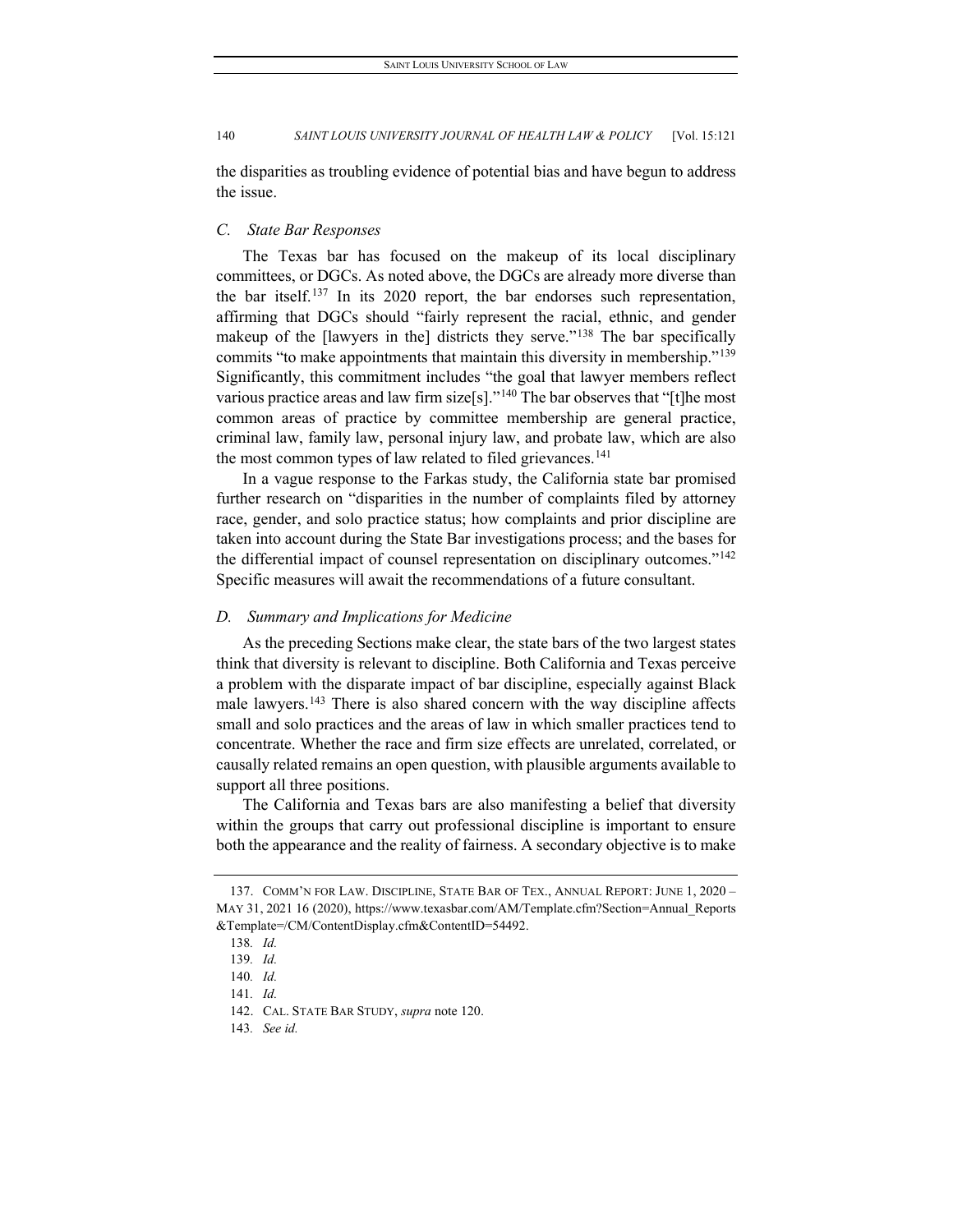aggrieved clients more comfortable about asserting complaints and more confident in the justice of outcomes.[144](#page-21-0) Nonetheless, neither state cites—nor could cite, to our knowledge—hard empirical evidence that disciplinary board diversity has an impact on disciplinary outcomes or on the comfort or confidence of clients.

It is not clear that these bar disciplinary developments can be directly applied in the medical context. The major difference is that whereas medicine is worried primarily about the lack of professional discipline and its impact on patient safety,<sup>[145](#page-21-1)</sup> the bar's diversity initiatives are focused on a different problem: *protecting lawyers from unfair discipline*. [146](#page-21-2) State bars are concerned about protecting clients, of course, but that concern tends to focus on finding and disciplining rogue actors and firms, not on the disciplinary process itself. Nonetheless, if, as our corporate board research suggests, diversity may improve the general quality of small-group decision making, then those benefits should be found in all contexts, including all forms of professional discipline. In the next Part, we return to the arguments that have been advanced in favor of corporate board diversity and consider which of them may be applicable to medical disciplinary boards.

# IV. ARGUMENTS FOR BOARD DIVERSITY REVISITED: WHICH APPLY TO MEDICAL BOARDS?

In this Part, we revisit the arguments for corporate board diversity that we raised at the beginning of the article, drawing on both the relevant literature and our own qualitative research. Each of the arguments from the business literature was also made in our interviews and supplemented by additional rationales provided by our respondents for increasing board diversity. With respect to each argument, we ask whether it sheds any light on the value of diversity on SMBs. Where appropriate, we also mention specific points of learning from the bar discipline experience.

# *A. Arguments from the Business Literature*

*Fairness*. This justification for board diversity takes both a broad and a narrow form. The broad argument is simply that fundamental fairness dictates that bodies as powerful as corporate boards should reflect the society that provides a corporation not only with its customers, but its very reason for

<sup>144.</sup> COMM'N FOR LAW. DISCIPLINE, *supra* note 95, at 7.

<sup>145.</sup> Pendo et al., *supra* note 1, at 20.

<span id="page-21-2"></span><span id="page-21-1"></span><span id="page-21-0"></span><sup>146.</sup> THE STATE BAR OF CAL., DIVERSITY, EQUITY, & INCLUSION PLAN: 2021–2022, BIENNIAL REPORT TO THE LEGISLATURE 12 (2021), https://www.calbar.ca.gov/Portals/0/ documents/reports/Diversity-Equity-Inclusion-Plan-Report-2021-2022.pdf.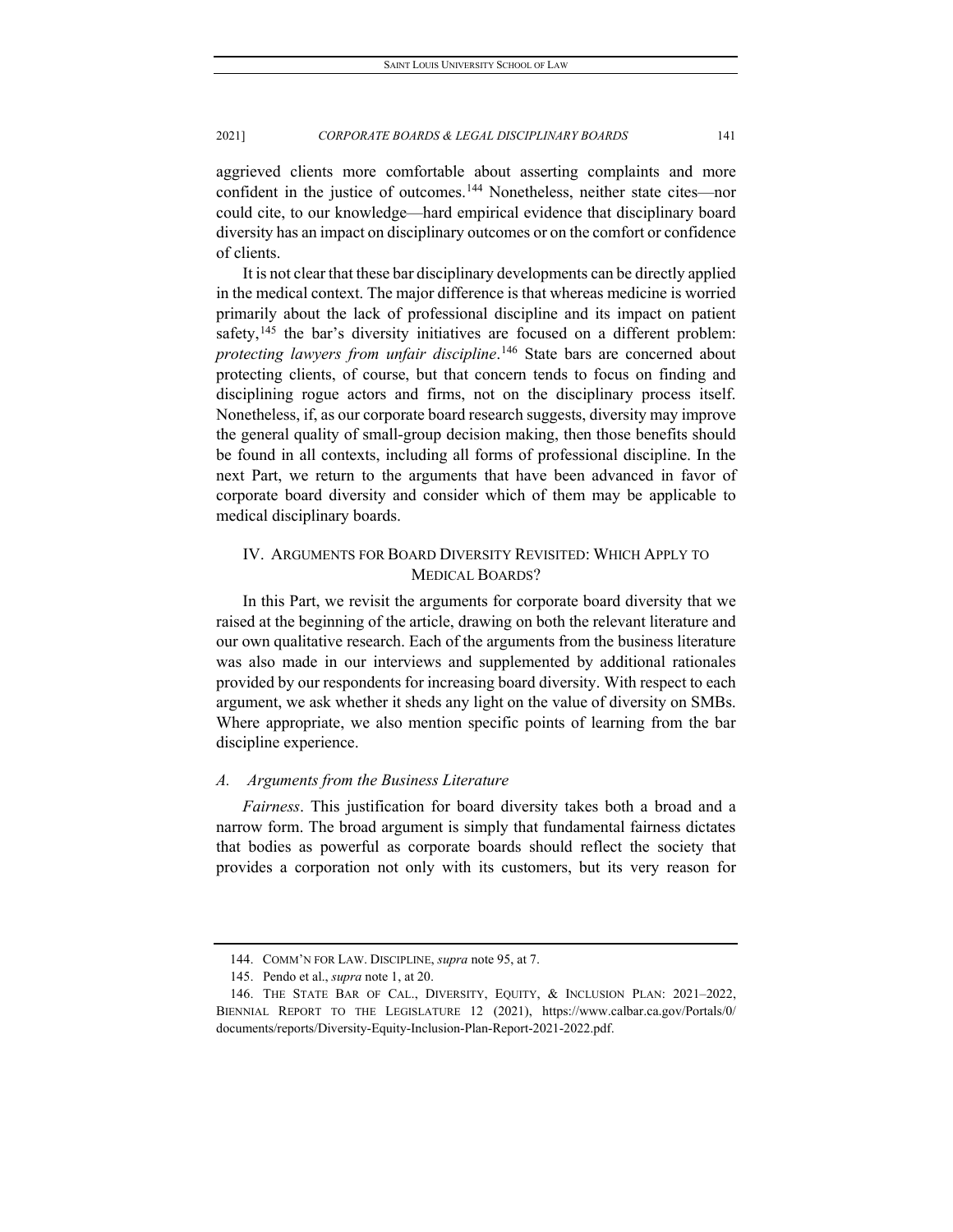being.<sup>[147](#page-22-0)</sup> A narrower version is that fairness requires that the board should reflect the internal diversity of the company. The legal profession has adopted both versions of this rationale in its concern with disciplinary board diversity.<sup>[148](#page-22-1)</sup> The fairness argument applies directly in the medical discipline context. In fact, it is even more compelling in the case of professions like medicine and law, which presumably exist to serve society, and which enjoy the extraordinary legal privilege of self-regulation.

*Business justifications.* Because a medical disciplinary board, like a state bar, is not a for-profit entity,  $149$  the business case argument that board diversity is correlated with improved corporate performance is not applicable in the medical board context. The remaining business justifications—other than one apply directly to medical boards.

- More diversity can reduce agency costs: These costs arise when corporate managers act in their own self-interest rather than in the interest of the company.[150](#page-22-3) The argument here is that diverse boards may be less deferential to management than traditional senior, white male boards, and thus more likely to monitor and crack down on self-dealing. In this one instance, it is difficult to see the applicability to disciplinary boards since there is no manager-board member divide.[151](#page-22-4)
- More diversity can lead to more and better information:[152](#page-22-5) People from different backgrounds (in every sense) are thought to possess different kinds of information, given different experiences and contacts, and to be able to bring that to board deliberations. This seems to apply strongly to disciplinary boards. The pool of potential patient-victims that the boards exist to protect is the entire population, so they can only benefit from improved information about as many segments of that population as possible.
- More diversity may cause boards to operate differently, and better:  $153$  The argument is that homogenous boards move quickly and tend toward rubberstamping management recommendations, whereas more diverse boards slow down and talk things out, motivated by their different sensibilities and

<span id="page-22-6"></span>153*. Id.*; *see supra* notes 12–14 and accompanying text.

<span id="page-22-0"></span><sup>147.</sup> Debra Rainey, *Does Your Board Reflect the Communities You Serve?*, INDEP. SECTOR (Feb. 7, 2020), https://independentsector.org/news-post/does-your-board-reflect-the-communitiesyou-serve/.

<sup>148</sup>*. See supra* notes 2–4 and accompanying text.

<span id="page-22-2"></span><span id="page-22-1"></span><sup>149</sup>*. Membership Information*, FED'N OF STATE MED. BDS., https://www.fsmb.org/aboutfsmb/fsmb-member-medical-boards/ (last visited Oct. 13, 2021).

<sup>150</sup>*. Dangerous Categories*, *supra* note 5, at 764.

<span id="page-22-4"></span><span id="page-22-3"></span><sup>151.</sup> Nonetheless, it might be argued that having the profession police itself (by other professionals) is an agency problem and that boards need more public members, who would be analogous to the corporate board's individual members overseeing and policing corporate managers. Stephen E. Heretick, *The Role of Public Members on State Medical Boards*, J. MED. REGUL., Mar. 2010, at 6, 6.

<span id="page-22-5"></span><sup>152</sup>*. Dangerous Categories*, *supra* note 5, at 764.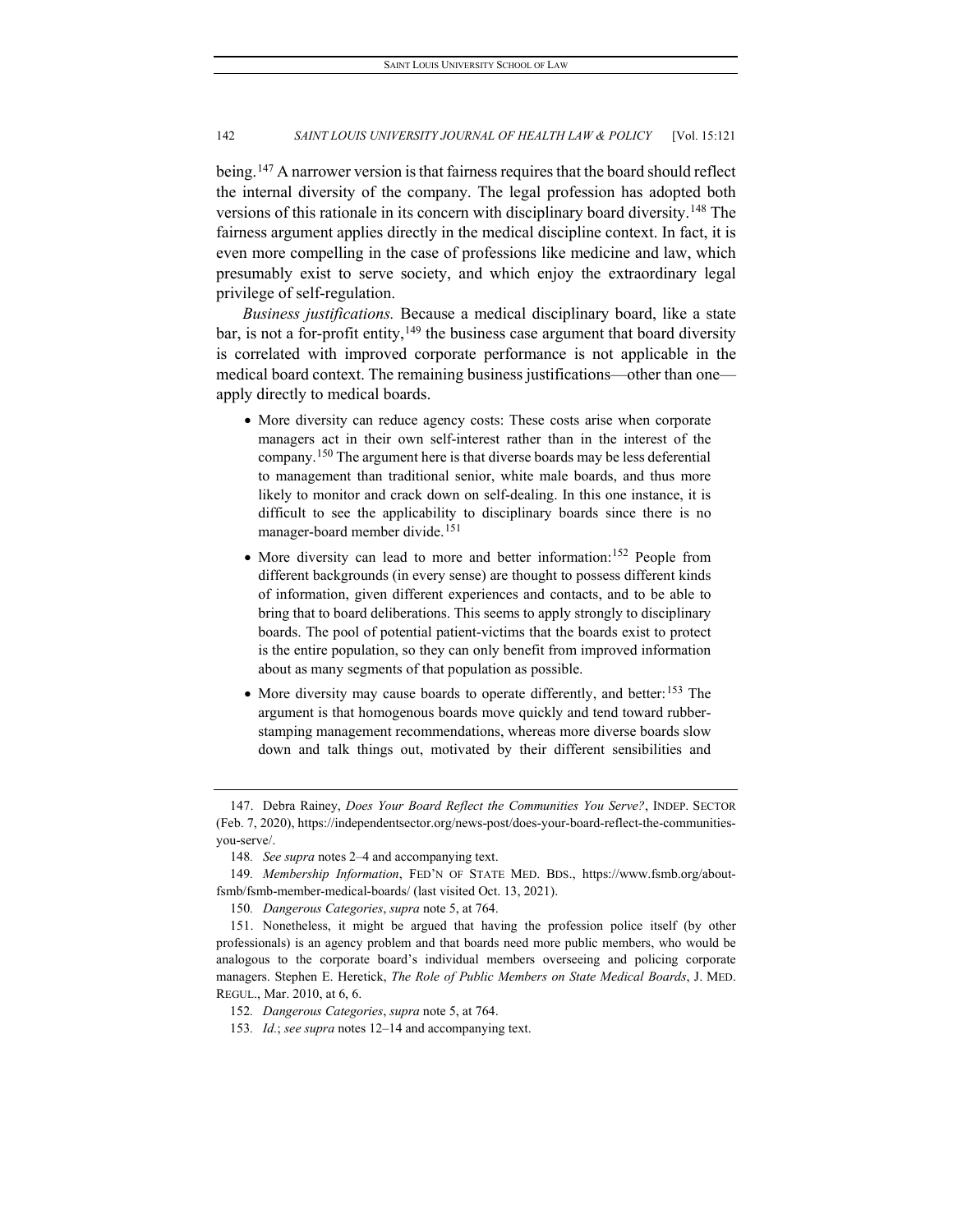information sources. Substitute "recommended discipline" for "management recommendations" in the preceding sentence, and this argument applies directly to medical disciplinary boards. Note that more careful deliberation could lead to more or less discipline in individual cases.

- Send the right signals to observers, principally employees and customers: <sup>[154](#page-23-0)</sup> It is very unlikely that customers have any idea who is on a corporate board, and employees below the management level may also be unaware. But if the signals are received, they may well generate good will for and confidence in the signaling company. In the disciplinary board context, there are several layers of potential signal recipients: individual doctors facing discipline, patients who have filed complaints, the medical profession more generally, and the broader patient community. Those in the first category will be aware of who sits on their board, as will the complainants, if they participate directly in the process. Within the professional community in a given state, only those active in that community are likely to receive the signals, and the general patient community will almost certainly be unaware of board membership.<sup>[155](#page-23-1)</sup> For those who do get the signals, the effect will likely be significant, if not necessarily reassuring.<sup>[156](#page-23-2)</sup> Many patients will welcome seeing a range of backgrounds represented, while some accused doctors might prefer seeing a jury of people just like themselves.<sup>[157](#page-23-3)</sup>
- Diverse-looking boards will quiet diversity advocates:[158](#page-23-4) This is the cynical argument that diversity has no real value, but attention to box-checking will get the shareholder activists off the board's back. To the extent that some companies may follow this reasoning, it is an argument that might prove persuasive in any context that could draw public scrutiny, including medical discipline.

# *B. Arguments from Our Qualitative Research*

Many of these academic arguments were given colloquial, sometimes colorful expression in our interview study. All of the arguments apply in varying degrees to medical boards.

<span id="page-23-1"></span><span id="page-23-0"></span><sup>154</sup>*. Dangerous Categories*, *supra* note 5, at 762, 764; s*ee also Signaling Through Board Diversity*, *supra* note 15, at 447.

<sup>155</sup>*. Signaling Through Board Diversity*, *supra* note 15, at 455, 458.

<sup>156</sup>*. Id.* at 453.

<span id="page-23-3"></span><span id="page-23-2"></span><sup>157</sup>*. See* Mary K. Totten, *How and Why to Increase Board Diversity*, AM. HOSP. ASS'N TR. SERVS., https://trustees.aha.org/articles/916-how-and-why-to-increase-board-diversity (last visited Oct. 13, 2021); Morgan Haefner, *'We've Made No Progress': Healthcare Boards 87% White, Leverage Network Study Finds*, BECKER'S HOSP. REV (Feb. 23, 2021), https://www.beckers hospitalreview.com/hospital-management-administration/we-ve-made-no-progress-healthcareboards-87-white-leverage-network-study-finds.html (both sources making similar suggestions).

<span id="page-23-4"></span><sup>158</sup>*. Dangerous Categories*, *supra* note 5, at 793.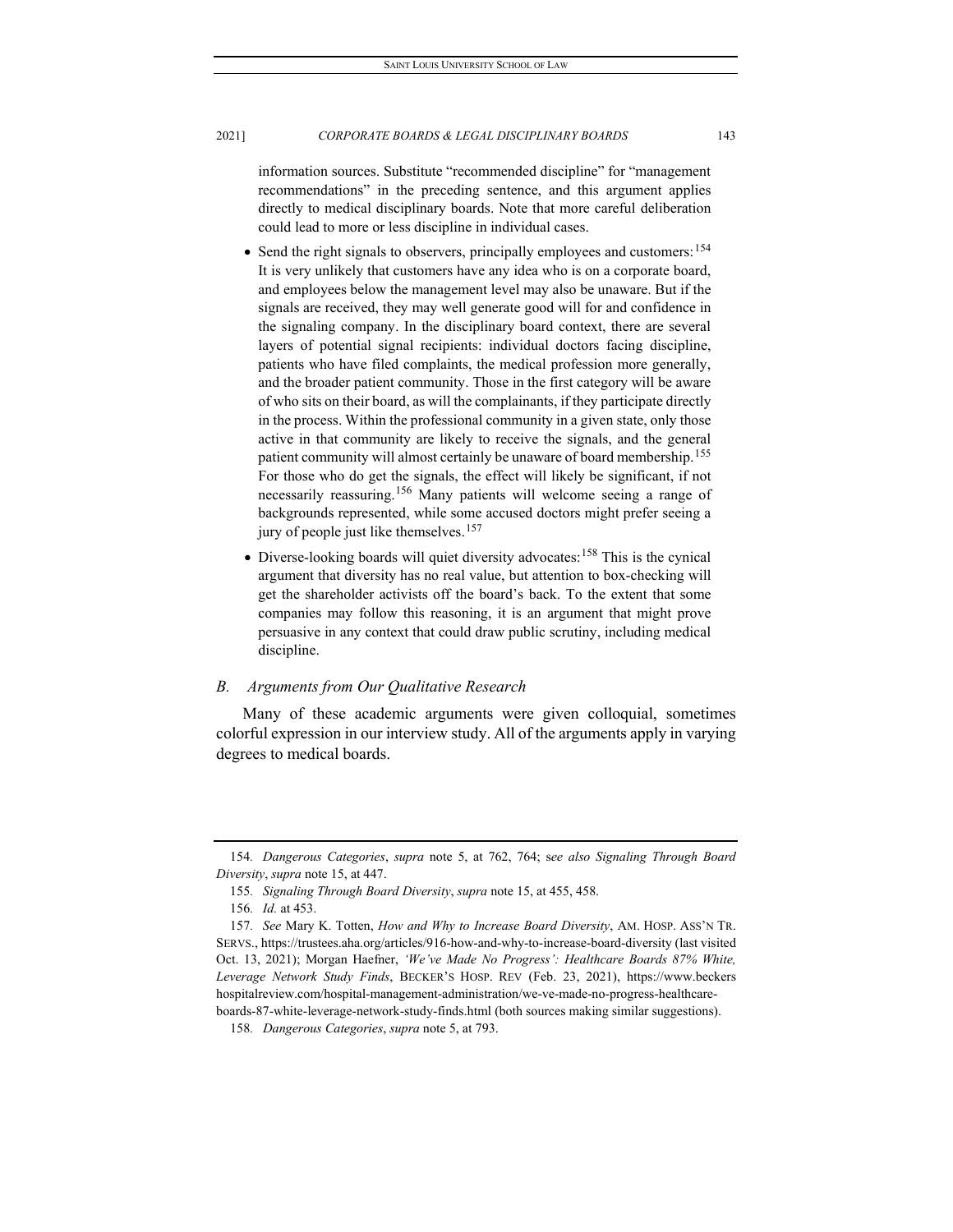- Board diversity is a moral imperative:  $159$  As raised in our interviews, this argument tracks the fairness argument discussed above and applies to medical disciplinary boards in exactly the same way.<sup>[160](#page-24-1)</sup>
- $\bullet$  Diverse perspectives help avoid groupthink:<sup>[161](#page-24-2)</sup> This is a specific version of the academic argument for heterogenous boards.<sup>[162](#page-24-3)</sup> Many of our informants told us that "groupthink," usually led by the most senior and prestigious members, is far less of a danger on boards that include people of different backgrounds and experience. None offered any significant examples, but, if it has validity, this argument would certainly apply to medical disciplinary boards.
- Perspectives from both Venus and Mars are valuable:  $163$  This argument is a gender-focused instance of the belief that diverse boards have better information and function more effectively.<sup>[164](#page-24-5)</sup> It draws on both popular and academic psychology writings about fundamental differences in the ways that women and men approach and resolve problems. Here again, to the extent that the argument is valid, it would also support gender diversity on disciplinary boards. The recent trends in legal discipline reported in this Article, with state bars seeking greater diversity in their disciplinary boards, seem to embody this view.[165](#page-24-6)
- Diversity sends the right signals to employees:[166](#page-24-7) The analysis of the signaling argument is the same as presented above. The critical issue is whether the target audiences are likely to receive the signals.
- Diverse boards will have greater empathy with employees and customers:  $167$ This argument first emerged from our interview data. Its point is that board members who have overcome barriers themselves are more likely to understand the needs and concerns of rank-and-file employees and ordinary consumers than those who have been insulated by privilege. This would seem to have direct applicability to disciplinary boards. We might expect that a more diverse—in every sense of the word, from demography to medical school to specialty to practice setting—disciplinary board would have greater empathy for both accused doctors and patients alleging misconduct. If so,

<sup>159</sup>*. See supra* note 22 and accompanying text.

<span id="page-24-2"></span><span id="page-24-1"></span><span id="page-24-0"></span><sup>160</sup>*. See* Lisa S. Rotenstein et al., *Addressing Workforce Diversity — A Quality-Improvement Framework*, 384 NEW ENG. J. MED. 1083, 1083 (2021) (discussing how workforce diversity in medicine "remains an elusive goal" and how medical boards should reflect the diversity of the health care profession).

<sup>161</sup>*. See Dangerous Categories*, *supra* note 5, at 761.

<sup>162</sup>*. Id.* at 765.

<span id="page-24-4"></span><span id="page-24-3"></span><sup>163</sup>*. See supra* notes 26–29 and accompanying text.

<span id="page-24-5"></span><sup>164</sup>*. Id.*

<span id="page-24-6"></span><sup>165</sup>*. See supra* Part III.

<span id="page-24-8"></span><span id="page-24-7"></span><sup>166</sup>*. See supra* note 29 and accompanying text.

<sup>167</sup>*. Dangerous Categories*, *supra* note 5, at 762, 786.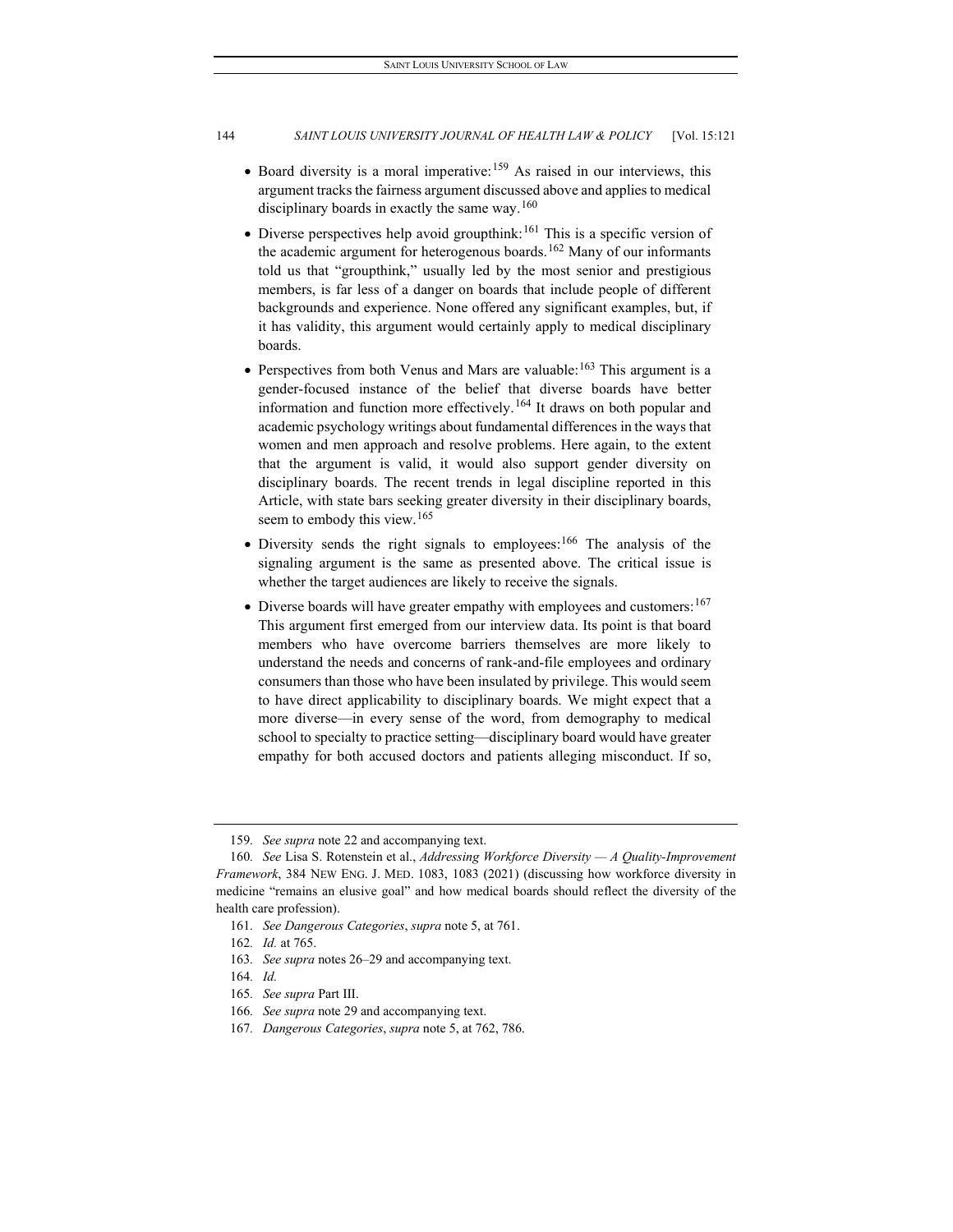then greater fairness to all parties might be expected. The bar discipline examples reviewed above certainly reflect this view.<sup>[168](#page-25-0)</sup>

- Tap untapped talent pools:<sup>[169](#page-25-1)</sup> This argument is straightforward and utilitarian—the failure to seek diverse and previously underrepresented people simply wastes a huge amount of potential talent. It is equally applicable to medical disciplinary boards. If SMBs need to be representative of the state, then this could be a problem, especially if SMB members must be physicians and if the physician population is not representative of the state's demographic diversity.[170](#page-25-2) Should SMBs look outside the medical profession and, in addition, to public members who are considered related health professionals (i.e., nurses)?
- Diverse boards will nurture broader executive pipelines and thereby promote better executive succession:<sup>[171](#page-25-3)</sup> This argument is a specific instance of the untapped talent pool argument from the business literature. Perhaps the most important function of any corporate board is to find and hire top executives. Some of our interview subjects contended that white males from elite backgrounds tend to limit their searches to people just like them, whereas diverse board members cast a bigger net and bring in more and potentially better candidates. In its simplest version, it is all about the definition of "qualified." This argument applies indirectly to disciplinary boards. While diverse disciplinary board members do not hire anyone themselves, they become candidates for other leadership positions in the future, broadening the talent pool for those who will direct the medical profession. Their membership thus contributes to a virtuous circle of ever more inclusive leadership, versus the closed loop that ensues if disciplinary board membership is limited to senior and already prestigious doctors.

# V. WHAT DO DIFFERENT APPROACHES TO CORPORATE BOARD DIVERSITY AND STATE BAR DISCIPLINE BOARDS SUGGEST FOR SMBS?

One of the reasons this symposium proposed increasing SMB diversity is to protect patients from egregious wrongdoing by physicians. The Nasdaq corporate board diversity proposal cites investor protection as a justification for greater corporate board diversity based on studies that show that more diverse boards often provide better oversight over a company's actions.<sup>[172](#page-25-4)</sup> This indicates that board diversification is in the public interest.

To achieve greater diversity on an SMB, this project recommends a target approach so that the SMB reflects "[t]o the extent practicable" the "geographic,

<sup>168</sup>*. See supra* Section III.A.

<sup>169</sup>*. See supra* notes 31–32 and accompanying text.

<span id="page-25-4"></span><span id="page-25-3"></span><span id="page-25-2"></span><span id="page-25-1"></span><span id="page-25-0"></span><sup>170</sup>*. See, e.g.*, *Board Members*, NEV. ST. BOARD OF MED. EXAM'RS, https://medboard.nv.gov/ About/Board/Members/ (last visited Oct. 13, 2021).

<sup>171</sup>*. See supra* notes 32–33 and accompanying text.

<sup>172.</sup> Nasdaq Proposal, *supra* note 6, at 29–35.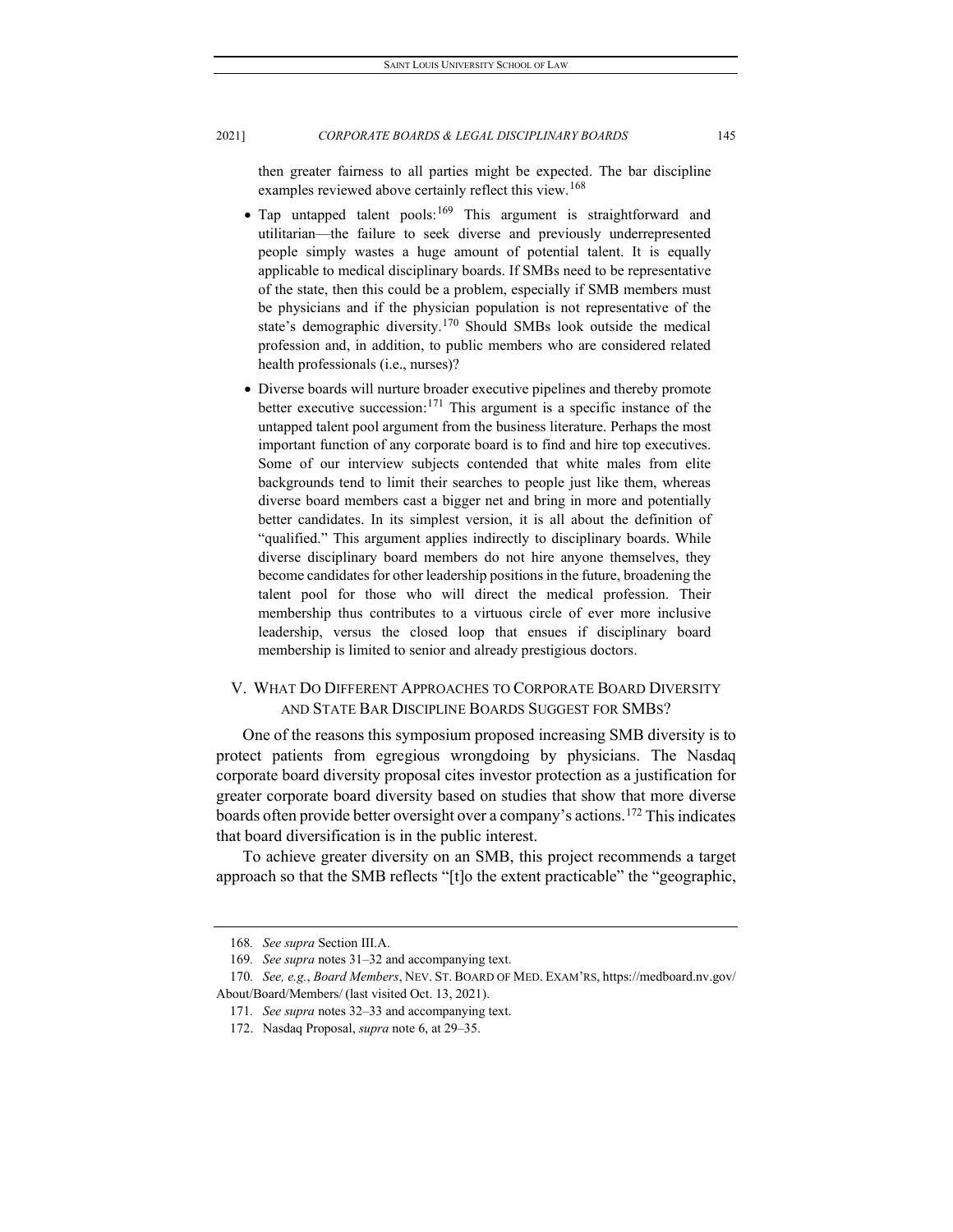racial, ethnic, and gender diversity of the State."<sup>[173](#page-26-0)</sup> In contrast, the targets used in the corporate board diversity world are all much more specific, in some cases with the number of diverse candidates increasing as the size of the board increases.[174](#page-26-1) Well-defined targets are much easier to hit than those that are vague. So, we suggest that consideration be given to either adopting specific numerical targets or requiring that each SMB determine the demographic makeup of its state and the acceptable range of representation on the SMB as compared to that makeup. For instance, if women make up fifty percent of the population, perhaps the percentage of female SMB members should be between forty-five and fifty-five percent of the board.

The target approach in the world of corporate boards often has two other components missing in the SMB proposal—a disclosure requirement and consequences for failing to meet the target. In the case of the Nasdaq proposal, the requirement that boards annually disclose their board diversity in a common format may end up being more impactful than the target of two diverse board members.<sup>[175](#page-26-2)</sup> In reality, two diverse board members is not a very high bar, but as shareholders focus more on board diversity, knowing the exact composition of the board via self-disclosed racial, ethnic, and sexual orientation status provides important information, particularly as the expectations for diverse board members increase beyond the minimal requirement of two. It is also important that the disclosure is done uniformly, according to the same set of diversity terms with specific definitions so that the comparison between companies is applesto-apples. The SMB proposal should consider requiring reporting of board diversity characteristics on a standard form according to common definitions. As a further refinement, if the target has been defined by the state demographics, the disclosure should include a comparison with the state's demographic targets.

The Nasdaq proposal is also a form of "comply or explain." If the company fails to meet the board diversity requirement, there is a consequence in that it must explain why it does not meet the target.<sup>[176](#page-26-3)</sup> That may be a minimal consequence for failing to meet the target of two diverse board members, but is better than nothing. The SMB proposal should consider whether such an explanation would be helpful to the public. If the public did not find the explanation adequate, one could imagine that advocates would clamor for additional diversity or assist the SMB in overcoming the difficulties that it described for why it was unable to achieve SMB diversity consistent with the state's demographic diversity.

<span id="page-26-0"></span>We have yet to see what effect the Nasdaq's target approach will have on corporate board diversity. The bar is not high, and there is always concern that

<sup>173.</sup> Pendo et al., *supra* note 1.

<span id="page-26-1"></span><sup>174</sup>*. See* Nasdaq Proposal, *supra* note 6, at 139.

<span id="page-26-3"></span><span id="page-26-2"></span><sup>175</sup>*. Id.* at 263–64.

<sup>176</sup>*. Id.* at 9.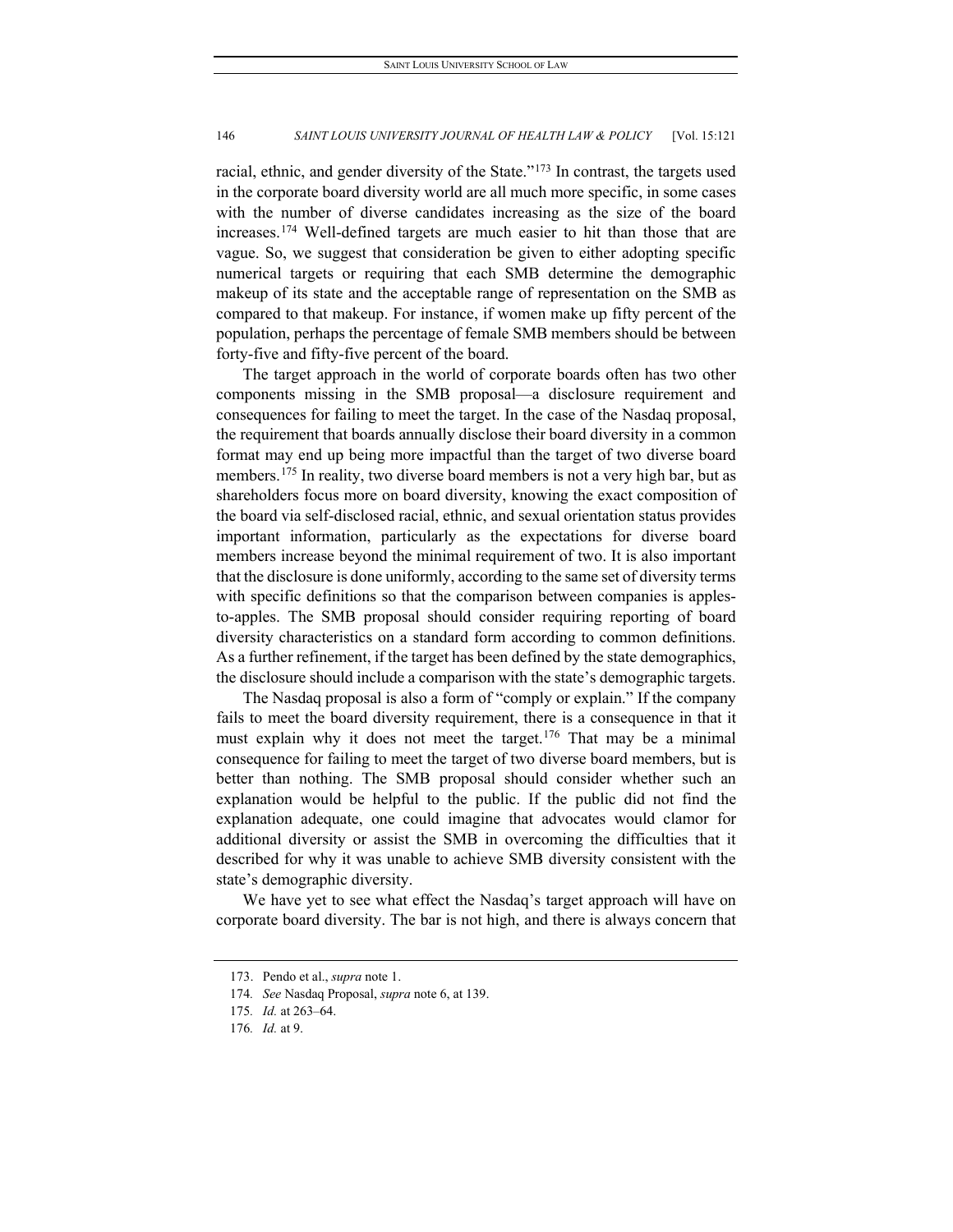a minimum requirement may be seen as sufficient to achieve the full effects of diversity when that is likely not to be the case. The concern is that the floor also becomes the ceiling and further diversity is not achieved. The SMB diversity threshold of diverse members consistent with state demographics is considerably more diverse than two diverse corporate board candidates (one of whom is a woman) so it is possible that this target (once numbers are put to it so the SMB knows when it has achieved the target) will be much more effective in achieving truly diverse SMBs that represent the population of the state.

Of course, mandating diversity such as in Norway or California is much more likely to be effective than suggesting a target and requiring an explanation if the target is not hit. This is not the approach put forward for SMBs and, as we have noted, this approach of mandates or quotas is likely to be resisted by some and potentially raise constitutional concerns.<sup>[177](#page-27-0)</sup> Moreover, it may be equally ineffective if the consequences for failing to reach the mandate are not significant enough. Forty percent female representation has been achieved in Norway where the failure meant delisting.<sup>[178](#page-27-1)</sup> The California statute requires a significant fine of \$100,000 for diversity non-compliance,<sup>[179](#page-27-2)</sup> but the costs of recruiting a new director or paying a new director who is added to the board to meet the California mandate may be similar to the fine for non-compliance and, therefore, not a sufficient consequence to compel compliance with the mandate.

The SEC's first attempt at directing board diversity was to require boards to disclose whether they considered diversity in the process of nominating new boards.[180](#page-27-3) This approach may have begun discussion in the boardroom about gender diversity, but also invited companies to avoid the burdens of assessing compliance with a diversity policy by not adopting one.<sup>[181](#page-27-4)</sup> It is doubtful that a requirement that SMBs describe how they considered diversity in selecting board members would be any more successful.

There are many organizations actively working to increase corporate board diversity, and many others, including institutional investors and proxy advisors, are strongly advocating for increased diversity[.182](#page-27-5) Notwithstanding these resources, corporate boards are still far from mirroring the diversity of the general population.<sup>[183](#page-27-6)</sup> It might be important for SMB board diversity to be championed outside of this project by other thought leaders, like the American Medical Association or organizations of diverse medical professionals, so that pressure to increase SMB diversity continues over time and is exerted on more than one front.

<span id="page-27-0"></span><sup>177</sup>*. See supra* Section II.D.1.

<span id="page-27-1"></span><sup>178.</sup> DELOITTE, *supra* note 42, at 134.

<span id="page-27-3"></span><span id="page-27-2"></span><sup>179.</sup> CAL. CORP. CODE § 301.3(e)(1)(A)–(B) (West 2021).

<sup>180</sup>*. See supra* notes 68–71 and accompanying text.

<span id="page-27-4"></span><sup>181</sup>*. Id.*

<span id="page-27-6"></span><span id="page-27-5"></span><sup>182</sup>*. See supra* notes 72–78 and accompanying text.

<sup>183</sup>*. See supra* Section II.C.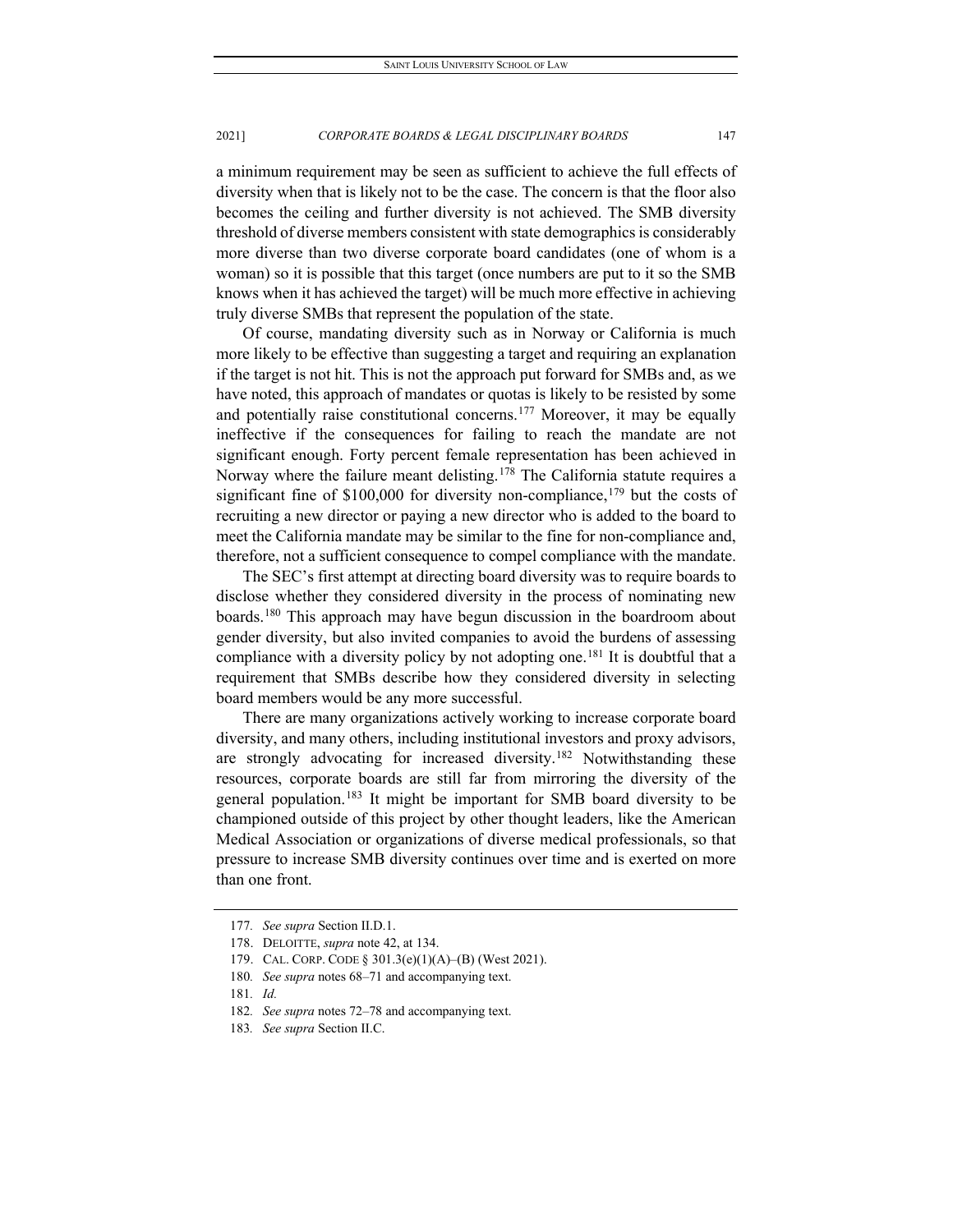Other approaches that have been successful in increasing corporate board diversity have included convincing nominating committees to think about the skills needed to be a successful board member and who might have those skills other than the senior corporate leaders who usually feed the corporate board pipeline.[184](#page-28-0) We have heard anecdotally that legal disciplinary boards and SMBs are also often staffed by senior members of the profession who may not be representative of the state's population. This concern prompts consideration of how qualified board members are defined. In the case of the corporate boardroom, qualified directors are now being sought from further down in the corporate hierarchy, instead of exclusively from the C-suite.[185](#page-28-1) Similarly, younger legal or medical professionals might be more demographically diverse than the more seasoned lawyers or doctors who might normally make up these disciplinary boards.<sup>[186](#page-28-2)</sup> Another alternative in the case of law and medical boards would be to look to public, non-professional members to add gender, racial, and ethnic diversity or to increase the number of public members appointed to the disciplinary board with this goal of increasing diversity.<sup>[187](#page-28-3)</sup>

Broadening corporate board diversity may be easier in some respects than broadening medical or legal disciplinary board diversity. Corporate board seats are compensated and provide opportunities to be part of a group providing oversight and guidance to a management team running a company. SMB and lawyer disciplinary board participation may carry prestige and recognition from professional peers, but likely does not offer the often lucrative compensation of a corporate board seat. Moreover, the nature of the board work—sitting in judgment of another professional and potentially imperiling his or her ability to practice law or medicine—can be gut-wrenching and difficult, whereas corporate board service, while time-consuming, is working with a team to advance a company and increase value for its shareholders. So, it might be easier to recruit diverse corporate board members than it will be to recruit diverse SMB and lawyer disciplinary board members.

The SMB diversity proposal is a good start, but we believe it will be even more effective if each board is required to publish their demographic targets, along with an annual report on a standard form reporting the board's diversity compared to that target. Adding this disclosure requirement, as well as an explanation whenever a diversity target is not achieved, would also be good practice. Energizing external actors like medical professional associations to

<sup>184</sup>*. See supra* Section II.D.6.

<sup>185</sup>*. Id.*

<span id="page-28-2"></span><span id="page-28-1"></span><span id="page-28-0"></span><sup>186.</sup> Pendo et al., *supra* note 1, at 25; *The Young Professional Workforce: 2017 Fact Sheet*, DEP'T FOR PRO. EMPS. 3 (2017), https://www.dpeaflcio.org/s/Young-Professionals-2017\_FINAL-Format-Update.pdf.

<span id="page-28-3"></span><sup>187.</sup> Heretick, *supra* note 151, at 6, 6–7; *cf.* Pendo et al., *supra* note 1, at 26 (The benefits of diversity for SMBs may not be fully realized if "individuals appointed as public members also serve as diverse members[.]").